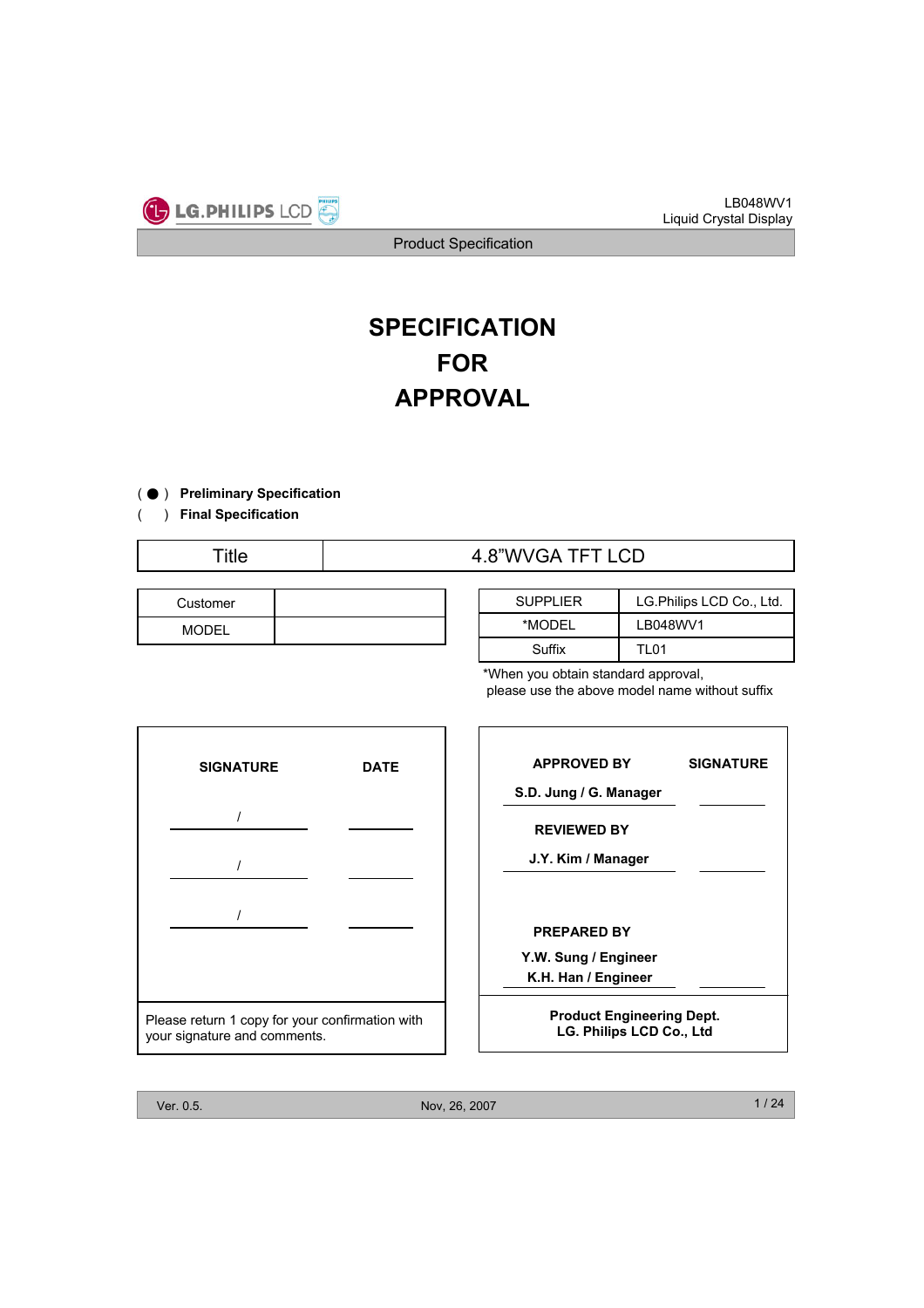

## **Contents**

| No             | <b>ITEM</b>                       | Page           |
|----------------|-----------------------------------|----------------|
|                | <b>COVER</b>                      | $\mathbf{1}$   |
|                | <b>CONTENTS</b>                   | $\overline{2}$ |
|                | <b>RECORD OF REVISIONS</b>        | 3              |
| 1              | <b>GENERAL DESCRIPTION</b>        | 4              |
| 2              | ABSOLUTE MAXIMUM RATINGS          | 5              |
| 3              | ELECTRICAL SPECIFICATIONS         |                |
| $3 - 1$        | ELECTRICAL CHARACTREISTICS        | 6              |
| $3-2$          | <b>BACK LIGHT UNIT</b>            | 6              |
| $3 - 3$        | <b>INTERFACE CONNECTIONS</b>      | $\overline{7}$ |
| $3 - 4$        | SIGNAL TIMING SPECIFICATIONS      | 8              |
| $3-5$          | SIGNAL TIMING WAVEFORMS           | 8              |
| $3-6$          | <b>COLOR INPUT DATA REFERNECE</b> | 9              |
| $3 - 7$        | <b>POWER SEQUENCE</b>             | 10             |
| 4              | TOUCH SCREEN PANEL SPECIFICATIONS | 11             |
| 5              | OPTICAL SFECIFICATIONS            | 13             |
| 6              | MECHANICAL CHARACTERISTICS        | 17             |
| $\overline{7}$ | <b>RELIABLITY</b>                 | 20             |
| 8              | <b>INTERNATIONAL STANDARDS</b>    |                |
| $8 - 1$        | <b>SAFETY</b>                     | 21             |
| $8-2$          | EMC                               | 21             |
| 9              | <b>PACKING</b>                    |                |
| $9 - 1$        | DESIGNATION OF LOT MARK           | 22             |
| $9 - 2$        | <b>PACKING FORM</b>               | 22             |
| 10             | <b>PRECAUTIONS</b>                | 23             |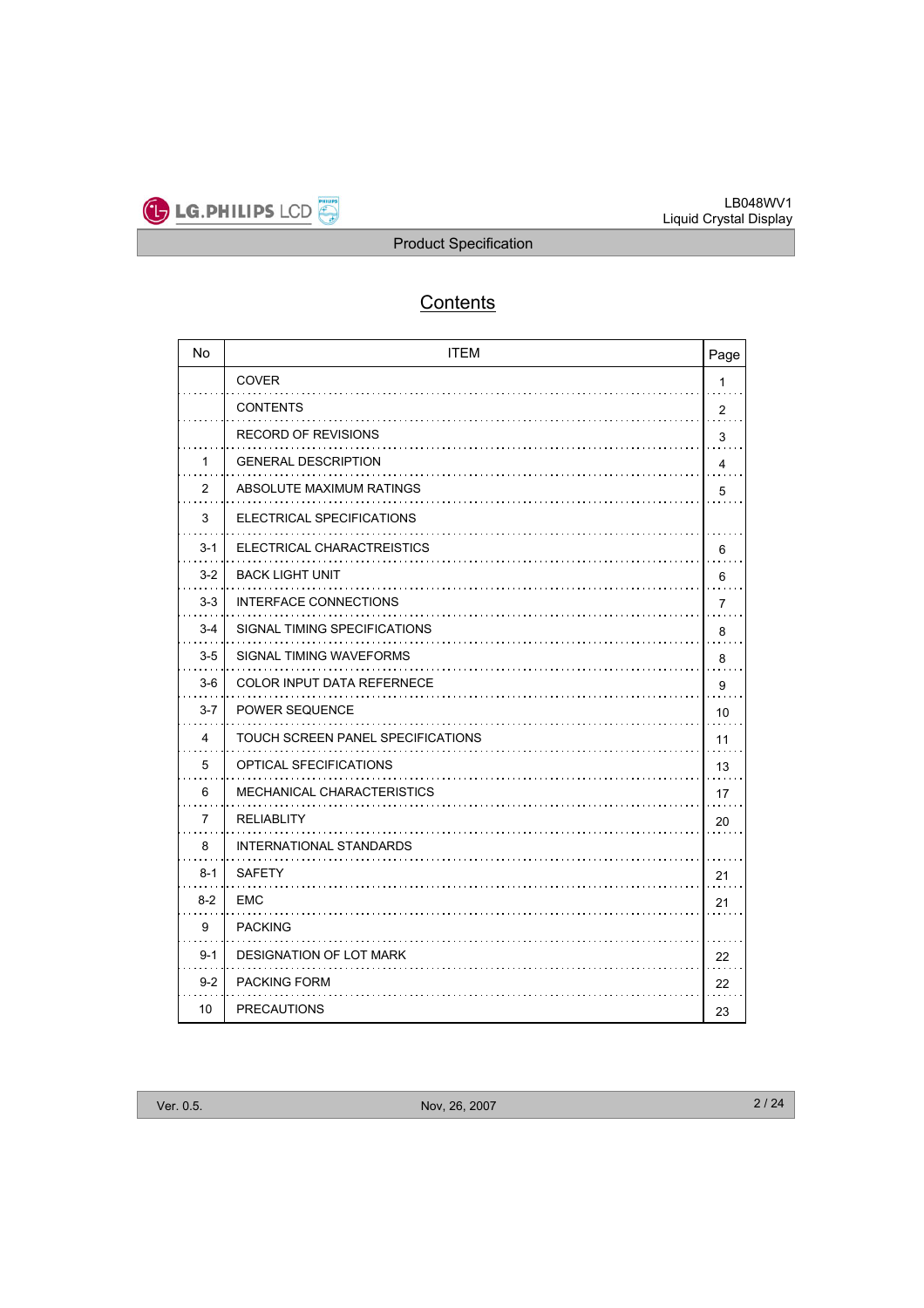

## **RECORD OF REVISIONS**

| Revision No | <b>Revision Date</b> | Page                                                                | Description                                     |  |  |  |  |
|-------------|----------------------|---------------------------------------------------------------------|-------------------------------------------------|--|--|--|--|
| 0.1         | Jan. 25. 2007        |                                                                     | <b>Preliminary Specifications</b>               |  |  |  |  |
|             |                      | 4                                                                   | Update for Luminance, weight, Power consumption |  |  |  |  |
|             |                      | 5                                                                   | Update for absolute maximum ratings             |  |  |  |  |
|             |                      | 6                                                                   | Update for Power consumption                    |  |  |  |  |
| 0.2         | May. 15. 2007        | 7                                                                   | MODULE CONNECTOR PIN CONFIGURATION              |  |  |  |  |
|             |                      | 13<br>Update for C/R, Luminance<br>Update for Grayscale spec.<br>14 |                                                 |  |  |  |  |
|             |                      |                                                                     |                                                 |  |  |  |  |
|             |                      | 17                                                                  | Update for weight                               |  |  |  |  |
|             |                      | $11 - 12$                                                           | Update for TSP Spec.                            |  |  |  |  |
| 0.3         | Sep.28.2007          |                                                                     | Change Model Name & Suffix                      |  |  |  |  |
| 0.4         | Nov.19.2007          | 4, 13, 17                                                           | Delete ' w/o TSP ' Information                  |  |  |  |  |
|             |                      | $11 - 12$                                                           | Update for TSP Spec.                            |  |  |  |  |
|             |                      | 13                                                                  | Update Luminance Uniformity & Color Coordinates |  |  |  |  |
|             |                      | $18 \sim 19$                                                        | <b>Update Dawings</b>                           |  |  |  |  |
|             |                      | 22                                                                  | Update Packing Information                      |  |  |  |  |
| 0.5         | Nov.26.2007          | 19                                                                  | Update Dawings(Add PCB Information)             |  |  |  |  |
|             |                      |                                                                     |                                                 |  |  |  |  |
|             |                      |                                                                     |                                                 |  |  |  |  |
|             |                      |                                                                     |                                                 |  |  |  |  |
|             |                      |                                                                     |                                                 |  |  |  |  |
|             |                      |                                                                     |                                                 |  |  |  |  |
|             |                      |                                                                     |                                                 |  |  |  |  |
|             |                      |                                                                     |                                                 |  |  |  |  |
|             |                      |                                                                     |                                                 |  |  |  |  |
|             |                      |                                                                     |                                                 |  |  |  |  |
|             |                      |                                                                     |                                                 |  |  |  |  |
|             |                      |                                                                     |                                                 |  |  |  |  |
|             |                      |                                                                     |                                                 |  |  |  |  |
|             |                      |                                                                     |                                                 |  |  |  |  |
|             |                      |                                                                     |                                                 |  |  |  |  |
|             |                      |                                                                     |                                                 |  |  |  |  |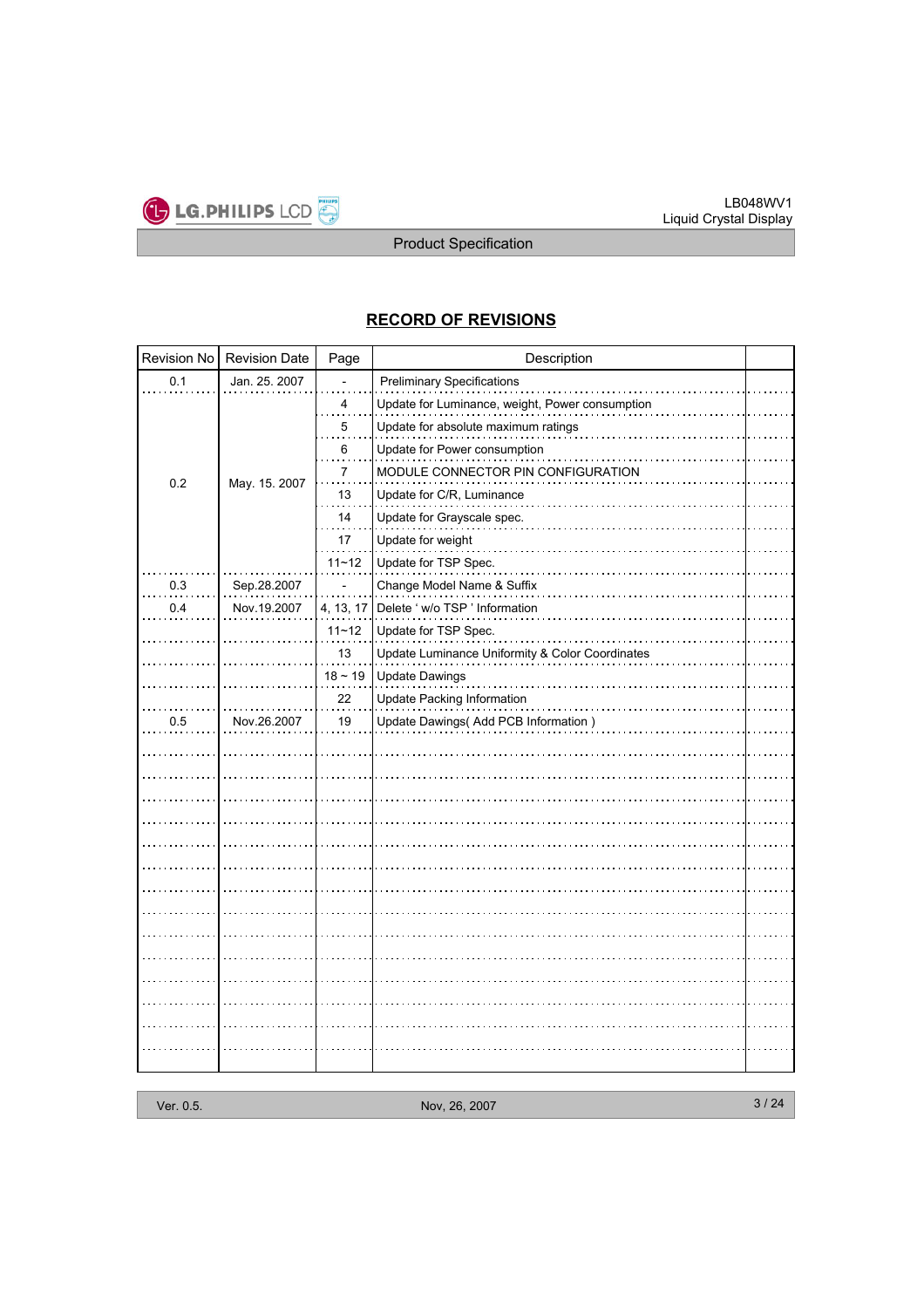

## **1. General Description**

The LB048WV1 is a Color Active Matrix Liquid Crystal Display with an integral LED backlight system. The matrix employs a-Si Thin Film Transistor as the active element. It is a transmissive type display operating in the normally white mode. This TFT-LCD has 4.8 inches diagonally measured active display area with WVGA resolution(800 horizontal by 480 vertical pixel array). Each pixel is divided into Red, Green and Blue sub-pixels or dots which are arranged in vertical stripes. Gray scale or the brightness of the sub-pixel color is determined with a 6-bit gray scale signal for each dot, thus, presenting a palette of more than 262,144 colors.

The LB048WV1 has been designed to apply the interface method that enables low power, high speed, low EMI.

The LB048WV1 is intended to support applications where thin thickness, low power are critical factors and graphic displays are important. In combination with the vertical arrangement of the sub-pixels, the LB048WV1 characteristics provide an excellent flat display for office automation products such as UMPC.



## **General Features**

| Active Screen Size       | 4.8 inches diagonal                                                           |
|--------------------------|-------------------------------------------------------------------------------|
| Outline Dimension (Typ)  | 114.65 (H) $\times$ 74.7 (V) $\times$ 5.85(D) mm w TSP, w Comp                |
| <b>Pixel Pitch</b>       | 0.12975mmx0.12975mm                                                           |
| <b>Pixel Format</b>      | 800 horiz. by 480 vert. Pixels RGB strip arrangement                          |
| Color Depth              | 6-bit, 262,144 colors                                                         |
| Luminance, White         | 280 cd/m <sup>2</sup> (Typ.), 1 point, w TSP                                  |
| <b>Power Consumption</b> | Total 1.17 Watt(Typ.) @ LCM circuit 0.4 Watt(Typ.), B/L input 0.77 Watt(Typ.) |
| Weight (Typ)             | 77g w TSP, w Component.                                                       |
| Display Operating Mode   | Transmissive mode, normally white                                             |
| Surface Treatment        | Hard coating (3H) Glare treatment of the TSP.                                 |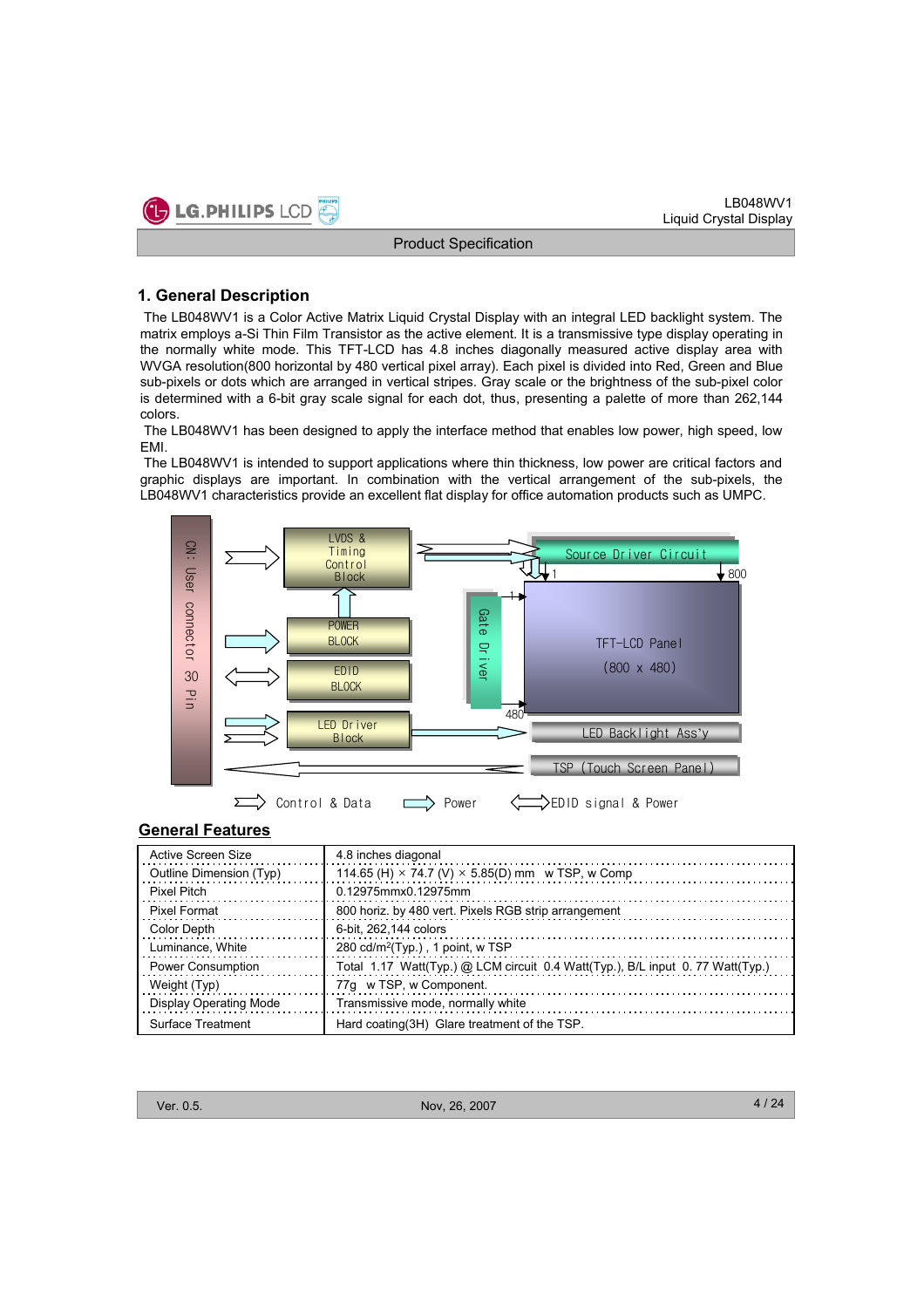

## **2. Absolute Maximum Ratings**

The following are maximum values which, if exceeded, may cause faulty operation or damage to the unit.

| Parameter                               | Symbol                  | Values |     | Units      | <b>Notes</b>            |  |  |
|-----------------------------------------|-------------------------|--------|-----|------------|-------------------------|--|--|
|                                         |                         | Min    | Max |            |                         |  |  |
| Power Input Voltage                     | <b>VCC</b>              | $-0.3$ | 4.0 | <b>Vdc</b> | at $25 + 5^{\circ}$ C   |  |  |
| <b>LED Driving circuit power Supply</b> | <b>VLD</b>              | $-0.3$ | 7.0 | Vdc        | at $25 \pm 5^{\circ}$ C |  |  |
| <b>Operating Temperature</b>            | <b>T</b> <sub>O</sub> P |        | 50  | ∘C         |                         |  |  |
| Storage Temperature                     | <b>HST</b>              | $-20$  | 60  | ℃          |                         |  |  |
| <b>Operating Ambient Humidity</b>       | <b>HOP</b>              | 10     | 90  | %RH        |                         |  |  |
| Storage Humidity                        | <b>H</b> st             | 10     | 90  | %RH        |                         |  |  |

## **Table 1. ABSOLUTE MAXIMUM RATINGS**

Note : 1. Temperature and relative humidity range are shown in the figure below. Wet bulb temperature should be 39°C Max, and no condensation of water.



**Dry Bulb Temperature []**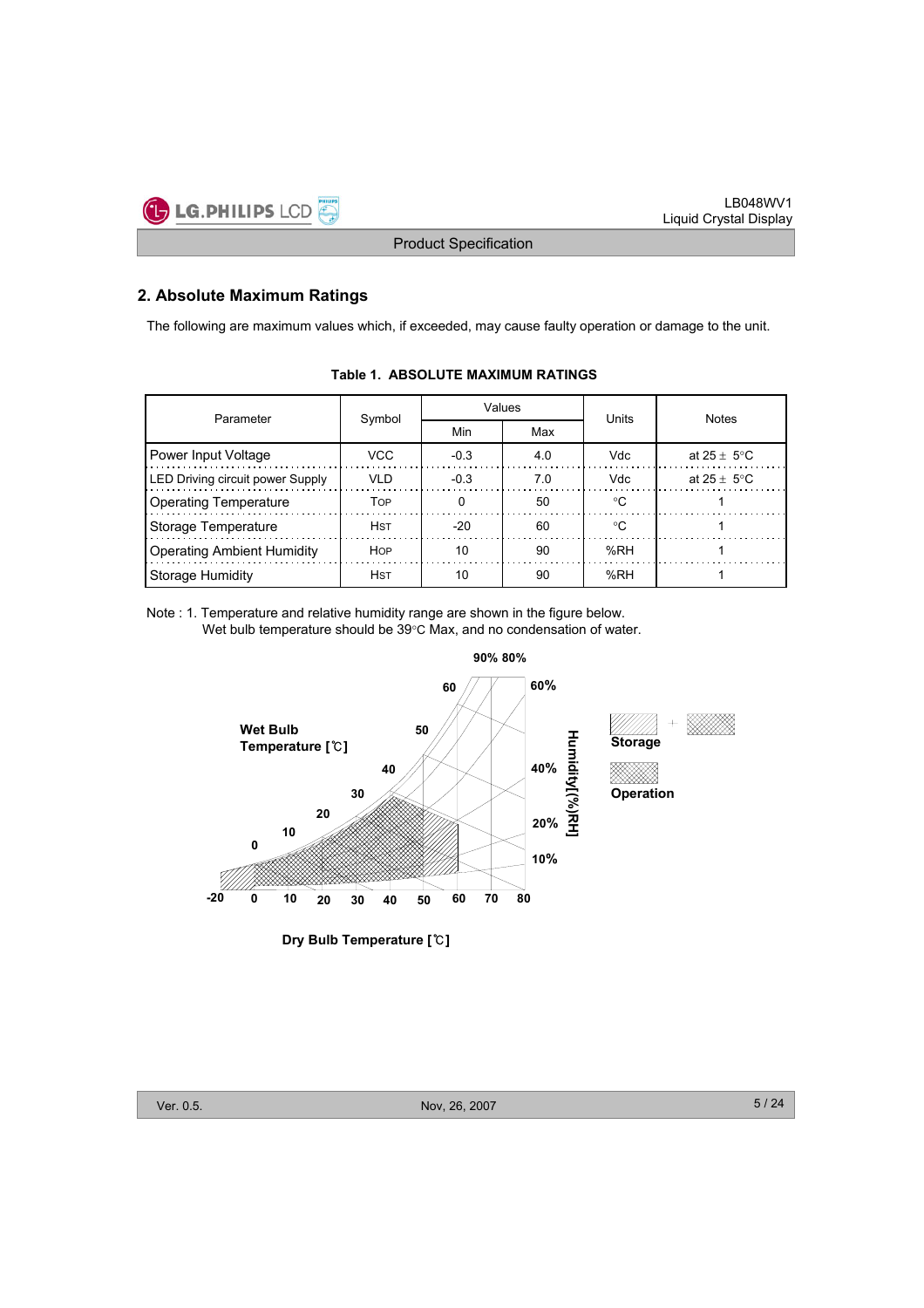

## **3. Electrical Specifications**

#### **3-1. Electrical Characteristics**

The LB048WV1 requires two power inputs. One is employed to power the LCD electronics and to drive the TFT array and liquid crystal. The second input which powers the LED, is typically generated by a LED Driver. The LED Driver is an internal unit to the LCD.

| Parameter                               |                    |     | Unit | <b>Notes</b> |          |  |
|-----------------------------------------|--------------------|-----|------|--------------|----------|--|
|                                         | Symbol             | Min | Typ  | Max          |          |  |
| Power Supply Input Voltage              | VCC                | 3.0 | 3.3  | 3.6          | $V_{DC}$ |  |
| Power Supply Input Current              | <b>ICC</b>         |     | 120  | 140          | mА       |  |
| <b>Power Consumption</b>                | Pc.                |     | 0.4  | 046          | Watt     |  |
| Differential Impedance                  | 7m                 | 90  | 100  | 110          | 0hm      |  |
| <b>LED Driving circuit power Supply</b> | ח וע               | 25  | 3.3  | 5.5          | $V_{DC}$ |  |
| LED Brightness Dimming                  | <b>PWM Dimming</b> |     |      | 30           | KHz      |  |

#### **Table 2. ELECTRICAL CHARACTERISTICS**

Note)

- 1. The specified current and power consumption are under the Vcc =  $3.3V$ ,  $25^\circ$ C, fv = 60Hz condition whereas Mosaic pattern is displayed and fv is the frame frequency.
- 2. This impedance value is needed to proper display and measured form LVDS Tx to the mating connector.

#### **3-2. Back Light Unit**

The edge-lighting type of back light unit consists of 12 LEDs, 2 parallel strings of 6 serial LEDs.



**Table 3 Electrical Characteristics Of Back Light Unit**

 $(T_a = 25^\circ C)$ 

| Parameter          |                  |                          | Values | Units | <b>Notes</b> |   |  |
|--------------------|------------------|--------------------------|--------|-------|--------------|---|--|
|                    | Symbol           | Min                      | Typ.   | Max   |              |   |  |
| <b>LED Current</b> | <sup>I</sup> LED | $\overline{\phantom{a}}$ | 20     | 25    | mA           |   |  |
| Power Consumption  | LED              | $\overline{\phantom{0}}$ | 770    | 840   | mW           | 2 |  |

Note)

- 1. The permissible forward current of LED vary with environmental temperature.
- 2.  $I_{\text{LED}}$  is 20mA / "1 LED"
- 3. The LED power consumption shown above does not include loss of LED Driver Block. The efficiency of LED Driver Block is approximately 75%.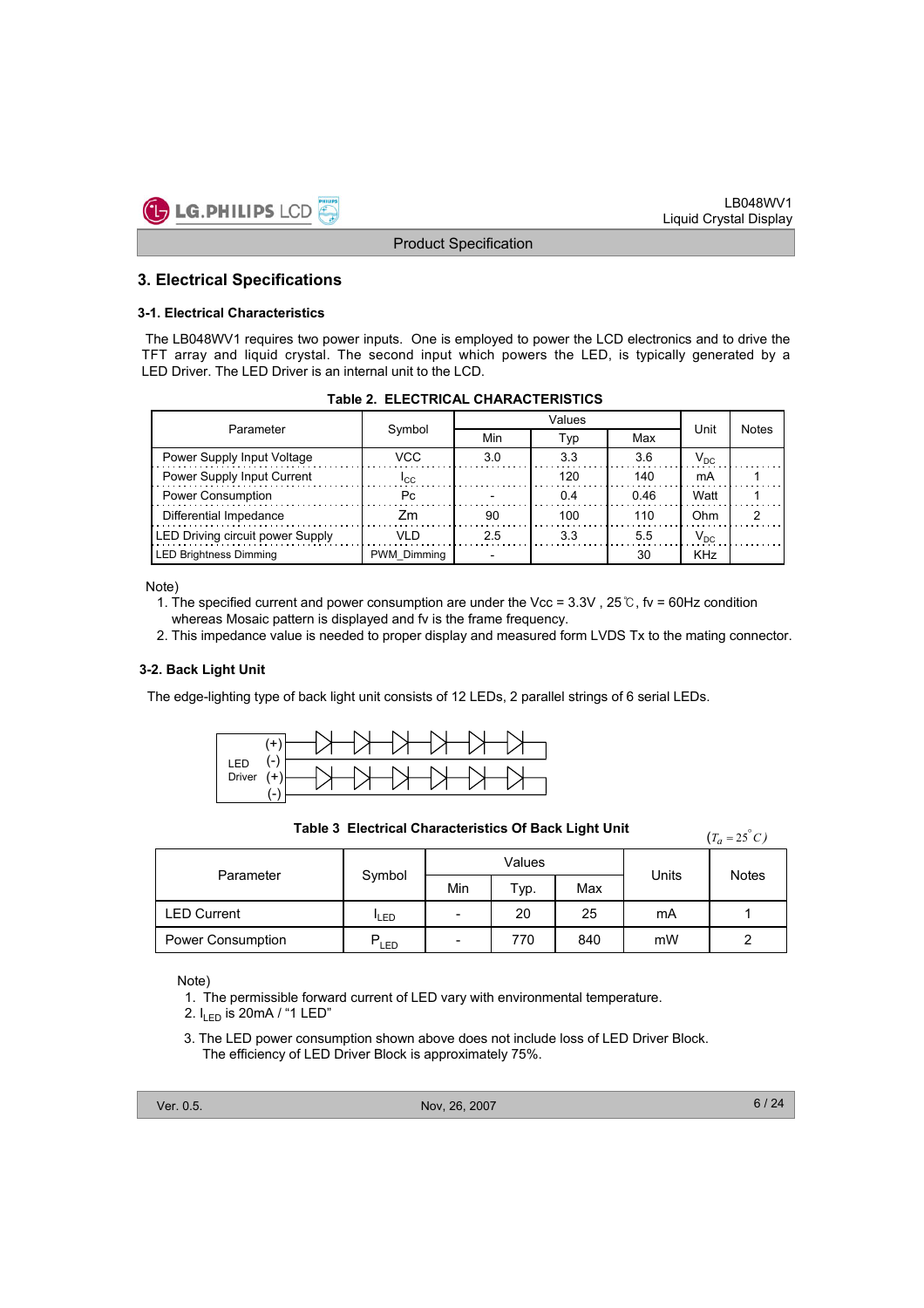

## **3-3. Interface Connections**

This LCD employs one interface connections, a 30 pin connector is used for the module electronics interface and the integral backlight system.

The electronics interface connector is a model FI-JH-30S manufactured by JAE.

#### **Table 4. MODULE CONNECTOR PIN CONFIGURATION (CN)**

| Pin          | Symbol                                     | Description                                 | <b>Notes</b>                                   |
|--------------|--------------------------------------------|---------------------------------------------|------------------------------------------------|
| $\mathbf{1}$ | <b>GND</b>                                 | Ground                                      |                                                |
| 2            | vcc                                        | Power Supply, 3.3V Typ.                     |                                                |
| 3            | <b>VCC</b>                                 | Power Supply, 3.3V Typ.                     |                                                |
| 4            | V EEDID                                    | DDC 3.3V power                              | 1, Interface chips<br>1.1 LCD : LCD Controller |
| 5            | ΝC                                         | No Connection                               | including LVDS Receiver                        |
| 6            | <b>CIK EEDID</b>                           | <b>DDC Clock</b>                            | 1.2 System: THC63LVD823A or equivalent         |
| 7            | DATA EEDID                                 | DDC Data                                    | * Pin to Pin compatible with THINE LVDS        |
| 8            | $Odd_R_{\scriptscriptstyle{\text{IN}}}$ 0- | Negative LVDS differential data input       | 2. Connector<br>2.1 LCD<br>: FI-JH-30S, JAE    |
| 9            | Odd_ $R_{\text{IN}}$ 0+                    | Positive LVDS differential data input       | 2.2 Mating : FI-JH-30C or equivalent.          |
| 10           | <b>GND</b>                                 | Ground                                      | 2.3 Connector pin arrangement                  |
| 11           | $Odd_R_{\scriptscriptstyle{\text{IN}}}$ 1- | Negative LVDS differential data input       |                                                |
| 12           | Odd_ $R_{IN}$ 1+                           | Positive LVDS differential data input       | 30<br>1                                        |
| 13           | GND                                        | Ground                                      | nnnni                                          |
| 14           | Odd_ $R_{IN}$ 2-                           | Negative LVDS differential data input       |                                                |
| 15           | Odd_ $R_{\text{IN}}$ 2+                    | Positive LVDS differential data input       | [LCD Module Rear View]                         |
| 16           | GND                                        | Ground                                      |                                                |
| 17           | Odd_CLKIN-                                 | Negative LVDS differential clock input      |                                                |
| 18           | Odd CLKIN+                                 | Positive LVDS differential clock input      |                                                |
| 19           | GND                                        | Ground                                      |                                                |
| 20           | <b>GND</b>                                 | Ground                                      |                                                |
| 21           | VLD                                        | LED Driving circuit power Supply, 3.3V Typ. |                                                |
| 22           | VLD                                        | LED Driving circuit power Supply, 3.3V Typ. |                                                |
| 23           | <b>GND</b>                                 | Ground                                      |                                                |
| 24           | EN_LED                                     | LED On/Off Control                          |                                                |
| 25           | PWM Dimming                                | LED Brightness Dimming                      |                                                |
| 26           | <b>GND</b>                                 | Ground                                      |                                                |
| 27           | X1                                         | X Right Touch Panel                         |                                                |
| 28           | Y1                                         | Y Bottom Touch Panel                        |                                                |
| 29           | X <sub>2</sub>                             | X Left Touch Panel                          |                                                |
| 30           | Υ2                                         | Y Top Touch Panel                           |                                                |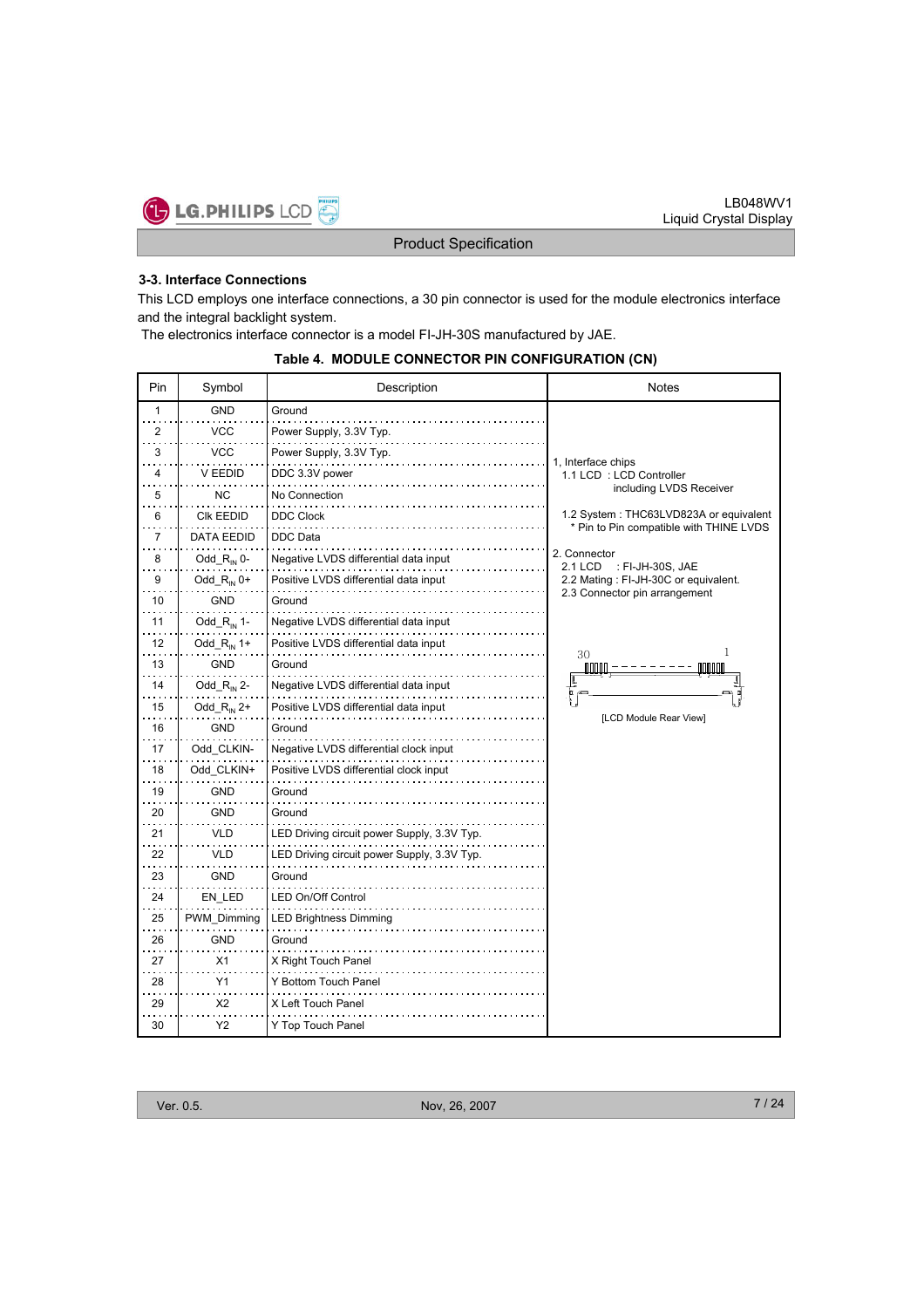

## **3-4. Signal Timing Specifications**

This is the signal timing required at the input of the User connector. All of the interface signal timing should be satisfied with the following specifications and specifications of LVDS Tx/Rx for its proper operation.

| <b>ITEM</b>                                    | Symbol             | Min          | Typ | Max  | Unit | <b>Note</b> |  |
|------------------------------------------------|--------------------|--------------|-----|------|------|-------------|--|
| <b>DCLK</b>                                    | Frequency          | 28.0<br>fCLK |     | 29.5 | 31.0 | <b>MHz</b>  |  |
| DE<br>(Data Enable)                            | <b>Active Data</b> | $t_{DE}$     | 800 | 800  | 800  | tclk        |  |
| <b>Blank</b><br><b>Blank</b><br>(Blank Period) |                    | $t_{BLK}$    | 24  | 192  | 400  | tclk        |  |

**Table 5. TIMING TABLE**

## **3-5. Signal Timing Waveforms**

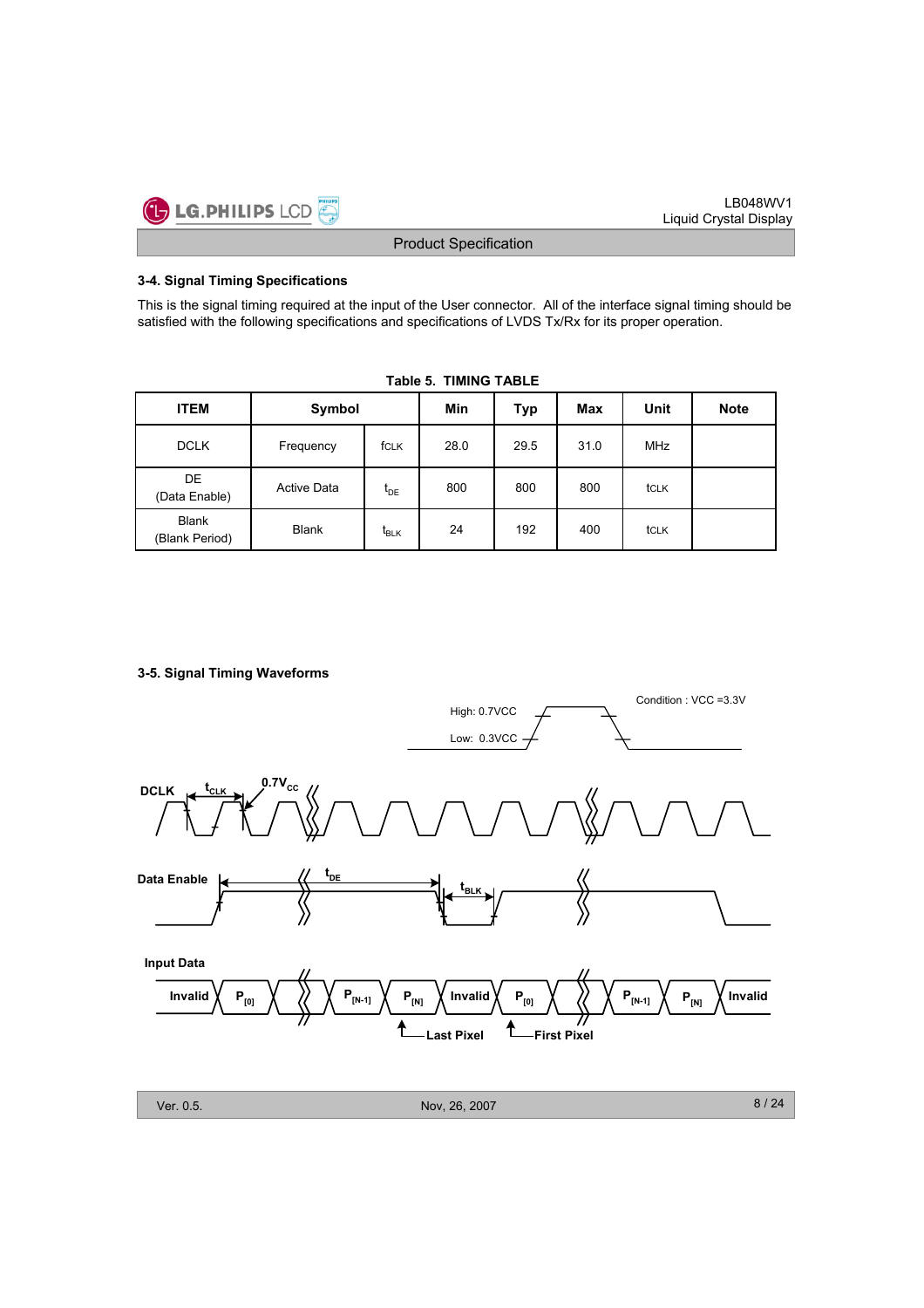

#### **3-6. Color Input Data Reference**

The brightness of each primary color (red,green and blue) is based on the 6-bit gray scale data input for the color ; the higher the binary input, the brighter the color. The table below provides a reference for color versus data input.

|                 |                                                                                                                                                                                                             | Input Color Data         |                                                  |                |                      |                       |              |                                                                                                                              |                        |                                 |                  |                |                |                                 |                |           |              |             |
|-----------------|-------------------------------------------------------------------------------------------------------------------------------------------------------------------------------------------------------------|--------------------------|--------------------------------------------------|----------------|----------------------|-----------------------|--------------|------------------------------------------------------------------------------------------------------------------------------|------------------------|---------------------------------|------------------|----------------|----------------|---------------------------------|----------------|-----------|--------------|-------------|
|                 |                                                                                                                                                                                                             |                          |                                                  |                |                      |                       | <b>GREEN</b> |                                                                                                                              |                        |                                 |                  |                | <b>BLUE</b>    |                                 |                |           |              |             |
|                 |                                                                                                                                                                                                             |                          |                                                  |                |                      |                       |              |                                                                                                                              |                        |                                 |                  |                |                |                                 |                |           |              | <b>LSB</b>  |
|                 |                                                                                                                                                                                                             | R <sub>4</sub>           | <b>R3</b>                                        | R <sub>2</sub> | R <sub>1</sub>       |                       | G 5          | G <sub>4</sub>                                                                                                               | G <sub>3</sub>         | G <sub>2</sub>                  | G 1              | G <sub>0</sub> |                | <b>B4</b>                       | <b>B3</b>      | <b>B2</b> | <b>B</b> 1   | <b>B0</b>   |
| <b>Black</b>    | 0                                                                                                                                                                                                           | $\mathbf 0$              | 0                                                | $\mathbf 0$    | $\mathbf 0$          | 0                     | $\mathbf 0$  | 0                                                                                                                            | 0                      | 0                               | 0                | 0              | $\mathbf 0$    | 0                               | 0              | 0         | $\pmb{0}$    | $\mathbf 0$ |
| Red<br>.        | 1                                                                                                                                                                                                           | $\mathbf{1}$             | 1                                                | 1              | $\mathbf{1}$         | 1                     | 0            | 0                                                                                                                            | 0                      | 0                               | 0                | $\Omega$       | $\mathbf 0$    | $\mathbf 0$                     | 0              | 0         | $\pmb{0}$    | $\mathbf 0$ |
| Green           | 0                                                                                                                                                                                                           | 0                        | 0                                                | 0              | 0                    | 0                     | 1            | 1                                                                                                                            | 1                      | 1                               | 1                | 1              | $\Omega$       | 0                               | 0              | 0         | $\mathbf 0$  | $\Omega$    |
| <b>Blue</b>     | 0                                                                                                                                                                                                           | 0                        | 0                                                | 0              | $\mathbf 0$          |                       |              | 0                                                                                                                            | 0                      | 0                               | 0                | 0              | $\overline{1}$ | 1                               | 1              | 1         | $\mathbf{1}$ | 1           |
| Cyan            | 0                                                                                                                                                                                                           | 0                        | 0                                                | 0              | 0                    | 0                     |              | 1                                                                                                                            | $\mathbf{1}$           | 1                               | 1                |                |                | 1                               | 1              |           | $\mathbf{1}$ |             |
| Magenta         | 1                                                                                                                                                                                                           | 1                        | 1                                                | 1              | 1                    | 1                     | 0            | 0                                                                                                                            | 0                      | 0                               | 0                | 0              | $\overline{1}$ | 1                               | 1              | 1         | 1            | 1           |
| Yellow          | 1                                                                                                                                                                                                           | 1                        | 1                                                | 1              | 1                    | 1                     | 1            | 1                                                                                                                            | 1                      | $\mathbf{1}$                    | $\mathbf{1}$     | 1              | $\mathbf 0$    | $\mathbf 0$                     | 0              | 0         | $\mathbf 0$  | 0           |
| White           | 1                                                                                                                                                                                                           | 1                        | 1                                                | 1              | 1                    | 1                     | 1            | 1                                                                                                                            | 1                      | 1                               | $\mathbf{1}$     | 1              | 1              | 1                               | 1              | 1         | 1            | 1           |
| <b>RED (00)</b> | 0                                                                                                                                                                                                           | 0                        | 0                                                | 0              | $\mathbf 0$          |                       |              | 0                                                                                                                            | $\mathbf 0$            | 0                               | 0                | 0              |                | $\mathbf 0$                     | 0              | 0         | $\mathbf 0$  | 0           |
| <b>RED (01)</b> | 0                                                                                                                                                                                                           | 0                        | 0                                                | $\mathbf 0$    | 0                    | 1                     | 0            | 0                                                                                                                            | $\mathbf 0$            | 0                               | 0                | $\Omega$       | $\mathbf 0$    | $\mathbf 0$                     | 0              | 0         | 0            | 0           |
| $\ldots$        |                                                                                                                                                                                                             |                          |                                                  |                |                      |                       |              |                                                                                                                              |                        |                                 |                  |                |                |                                 |                |           |              |             |
|                 | 1                                                                                                                                                                                                           | 1                        | 1                                                | 1              | $\mathbf{1}$         | 0                     |              | 0                                                                                                                            | $\pmb{0}$              | 0                               | 0                | $\Omega$       | 0              | 0                               | 0              | 0         | $\pmb{0}$    | 0           |
|                 | 1                                                                                                                                                                                                           | 1                        | 1                                                | $\mathbf{1}$   | $\mathbf{1}$         | 1                     | 0            | 0                                                                                                                            | 0                      | $\mathsf 0$                     | 0                | 0              | 0              | 0                               | 0              | 0         | $\pmb{0}$    | 0           |
|                 | $\mathbf 0$                                                                                                                                                                                                 | 0                        | 0                                                | 0              | $\pmb{0}$            |                       |              | 0                                                                                                                            | 0                      | 0                               | 0                | $\Omega$       |                | 0                               | 0              | 0         | $\pmb{0}$    | 0           |
|                 | 0                                                                                                                                                                                                           | 0                        | 0                                                | $\Omega$       | $\mathbf 0$          |                       |              | 0                                                                                                                            | $\mathbf 0$            | 0                               | 0                | 1              | $\Omega$       | 0                               | 0              | 0         | 0            | 0           |
|                 |                                                                                                                                                                                                             |                          |                                                  |                |                      |                       |              |                                                                                                                              |                        |                                 |                  |                |                |                                 |                |           |              |             |
|                 | 0                                                                                                                                                                                                           | $\pmb{0}$                | 0                                                | 0              | 0                    | 0                     | 1            | 1                                                                                                                            | 1                      | $\mathbf{1}$                    | $\mathbf{1}$     | 0              | $\mathbf 0$    | 0                               | 0              | 0         | $\pmb{0}$    | 0           |
|                 | 0                                                                                                                                                                                                           | $\pmb{0}$                | 0                                                | 0              | 0                    |                       |              | $\mathbf{1}$                                                                                                                 | 1                      | 1                               | $\mathbf{1}$     | 1              | $\mathbf 0$    | 0                               | 0              | 0         | 0            | 0           |
|                 | 0                                                                                                                                                                                                           |                          | 0                                                | $\mathbf 0$    | $\pmb{0}$            |                       |              | 0                                                                                                                            | 0                      |                                 | 0                | 0              |                | 0                               | 0              | 0         | $\pmb{0}$    | $\mathbf 0$ |
|                 |                                                                                                                                                                                                             |                          |                                                  | $\Omega$       |                      |                       |              |                                                                                                                              |                        |                                 |                  | $\Omega$       | $\Omega$       |                                 |                | 0         |              | 1           |
|                 |                                                                                                                                                                                                             |                          |                                                  |                |                      |                       |              |                                                                                                                              |                        |                                 |                  |                |                |                                 |                |           |              |             |
|                 |                                                                                                                                                                                                             |                          |                                                  |                |                      |                       |              |                                                                                                                              |                        |                                 |                  |                | $\overline{1}$ | 1                               |                |           |              | 0           |
|                 |                                                                                                                                                                                                             |                          |                                                  |                |                      |                       |              |                                                                                                                              |                        |                                 |                  |                | -1             | 1                               | 1              | 1         |              | 1           |
|                 | Color<br><b>RED (62)</b><br>RED (63)<br><b>GREEN (00)</b><br><b>GREEN (01)</b><br><b>GREEN (62)</b><br>GREEN (63)<br><b>BLUE (00)</b><br><b>BLUE (01)</b><br>$\sim$<br><b>BLUE (62)</b><br><b>BLUE (63)</b> | <b>R5</b><br>0<br>0<br>0 | <b>MSB</b><br>$\pmb{0}$<br>$\mathbf 0$<br>0<br>0 | 0<br>0<br>0    | <b>RED</b><br>0<br>0 | $\mathbf 0$<br>0<br>0 | 0<br>0       | R <sub>0</sub><br>0 0<br>$\overline{11}$<br>010<br>$\overline{0}$<br>010<br>010<br>0 1<br>010<br>010<br>$\overline{10}$<br>0 | LSB MSB<br>0<br>0<br>0 | $\mathbf 0$<br>$\mathbf 0$<br>0 | 0<br>0<br>0<br>0 | 0<br>0<br>0    | $\Omega$<br>0  | <b>B</b> 5<br>l o<br>l o<br>l o | LSB   MSB<br>0 | 0         |              | 0<br>1<br>1 |

## **Table 6. COLOR DATA REFERENCE**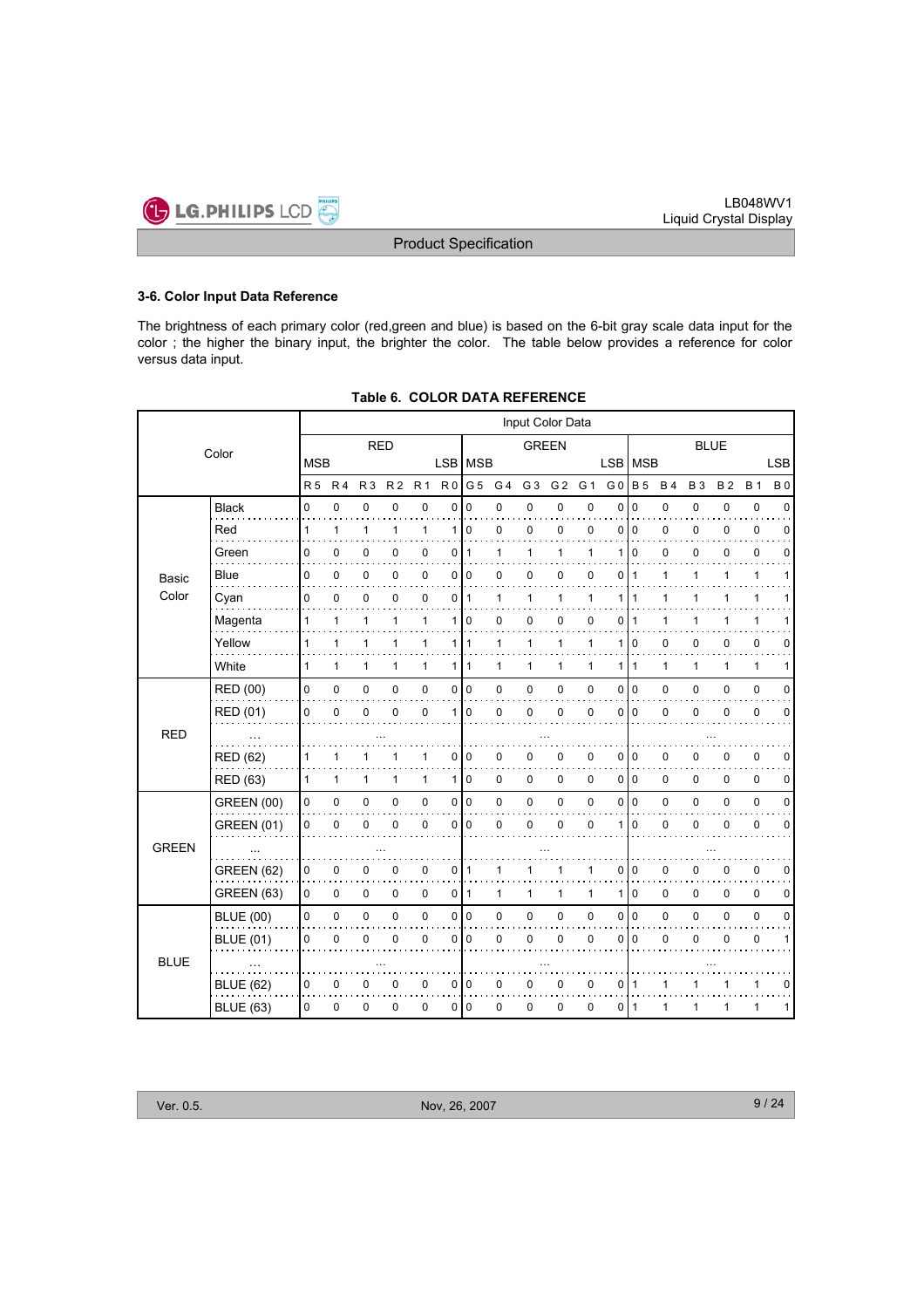

#### **3-7. Power Sequence**



| Parameter      |      | Value | Units |      |
|----------------|------|-------|-------|------|
|                | Min. | Typ.  | Max.  |      |
| $T_1$          |      |       | 10    | (ms) |
| T <sub>2</sub> | 0    |       | 50    | (ms) |
| $T_3$          | 200  |       |       | (ms) |
| $T_4$          | 200  |       |       | (ms) |
| $T_5$          | 0    |       | 50    | (ms) |
| $T_6$          | 0    | -     | 10    | (ms) |
| T <sub>7</sub> | 400  |       |       | (ms) |

## Note)

- 1. Please avoid floating state of interface signal at invalid period.
- 2. When the interface signal is invalid, be sure to pull down the power supply for LCD VCC to 0V.
- 3. LED power must be turn on after power supply for LCD and interface signal are valid.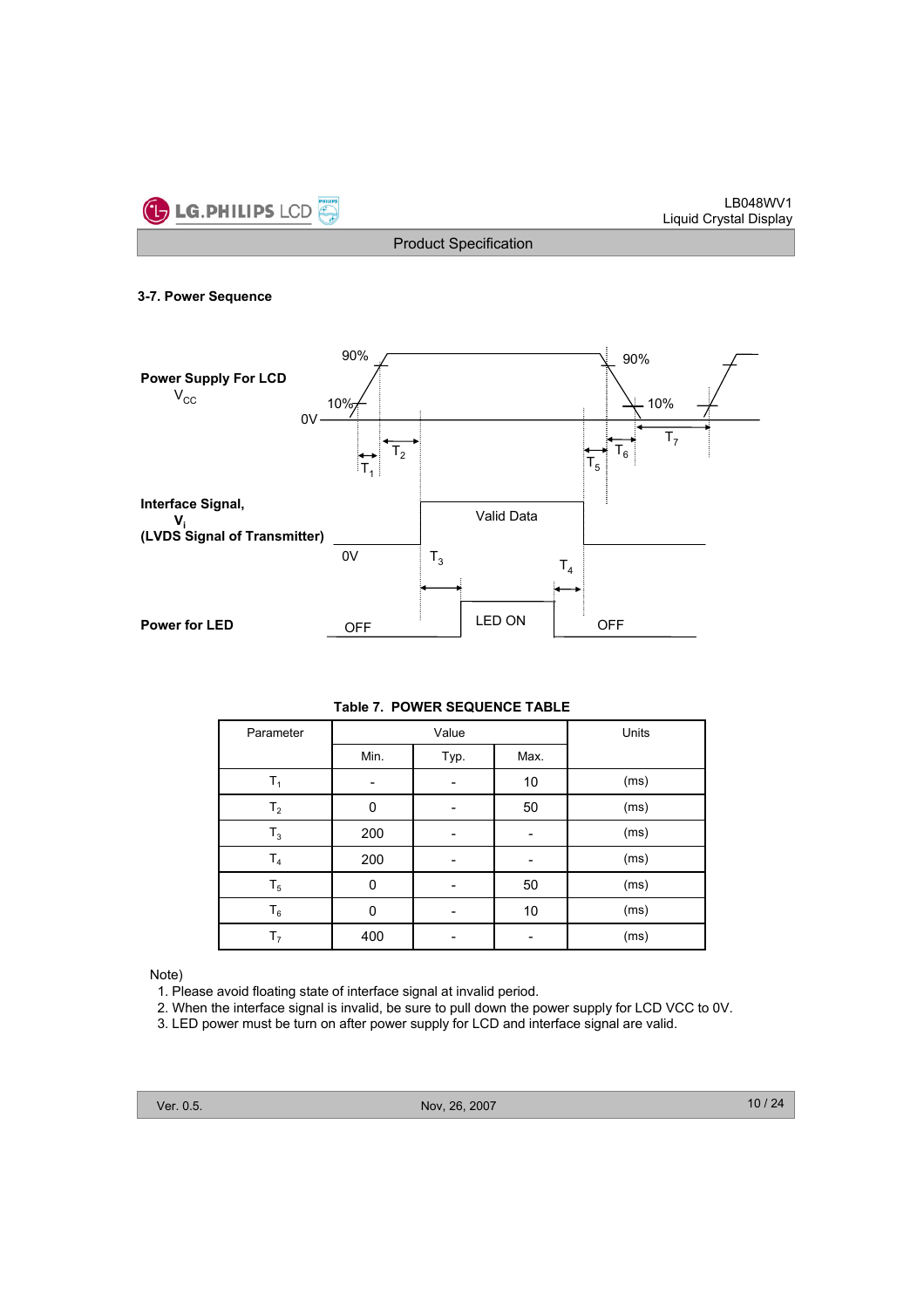

## **4. Touch Screen Panel Specifications**

## **4-1. Electrical Characteristics**

| <b>Item</b>                  | Min.   | Typ. | Max.   | <b>Unit</b> | <b>Note</b>        |
|------------------------------|--------|------|--------|-------------|--------------------|
| Linearity                    | $-1.5$ |      | $+1.5$ | $\%$        | Each X/Y Direction |
| Terminal                     | 200    |      | 900    | Ω           | X-axis             |
| Resistance                   | 200    |      | 900    | Ω.          | Y-axis             |
| <b>Insulation Resistance</b> | 20     |      |        | $M\Omega$   | <b>DC 25V</b>      |
| Voltage                      |        | 5    | 7      | V           | DC                 |
| Chattering                   |        |      | 10     | ms          | At Connector Pin   |
| Transparency                 |        | 80   |        | $\%$        |                    |

## **4-2. Mechanical Characteristics**

| <b>Item</b>                        | Min.             | Typ. | Max.                         | <b>Unit</b> | <b>Note</b>                |
|------------------------------------|------------------|------|------------------------------|-------------|----------------------------|
| <b>ITO Glass</b>                   |                  | 0.7  | ۰                            | mm          |                            |
| <b>ITO Film</b>                    |                  | 0.2  | $\qquad \qquad \blacksquare$ | mm          |                            |
| Input Activation<br>Force          |                  |      | 100                          | g           |                            |
| Durability<br>(Surface scratching) | Write<br>100,000 |      | -                            | Characters  | 2                          |
| Durability<br>(Surface pitting)    | 1,000,000        |      | ۰                            | times       | 3                          |
| <b>Surface Hardness</b>            | 3                |      | -                            | н           | Judgment.ref.<br>JIS-K5400 |

[Note 1] Stylus pen Input : R0.8mm polyacetal pen or silicon rubber.

[Note 2] Measurement for Surface area

- Force : 250gf

- Speed : 60m/sec

- Stylus : R0.8 polyacetal tip
- Judgment : Terminal Resistance, Linearity (According to section 3-7-1)

[Note 3] Pit 1,000,000 times on the Film with a R8.0 silicon rubber

- Force : 250gf

- Speed : 2times/sec

- Judgment : Terminal Resistance, Linearity (According to section 3-7-1)

Ver. 0.5. Nov, 26, 2007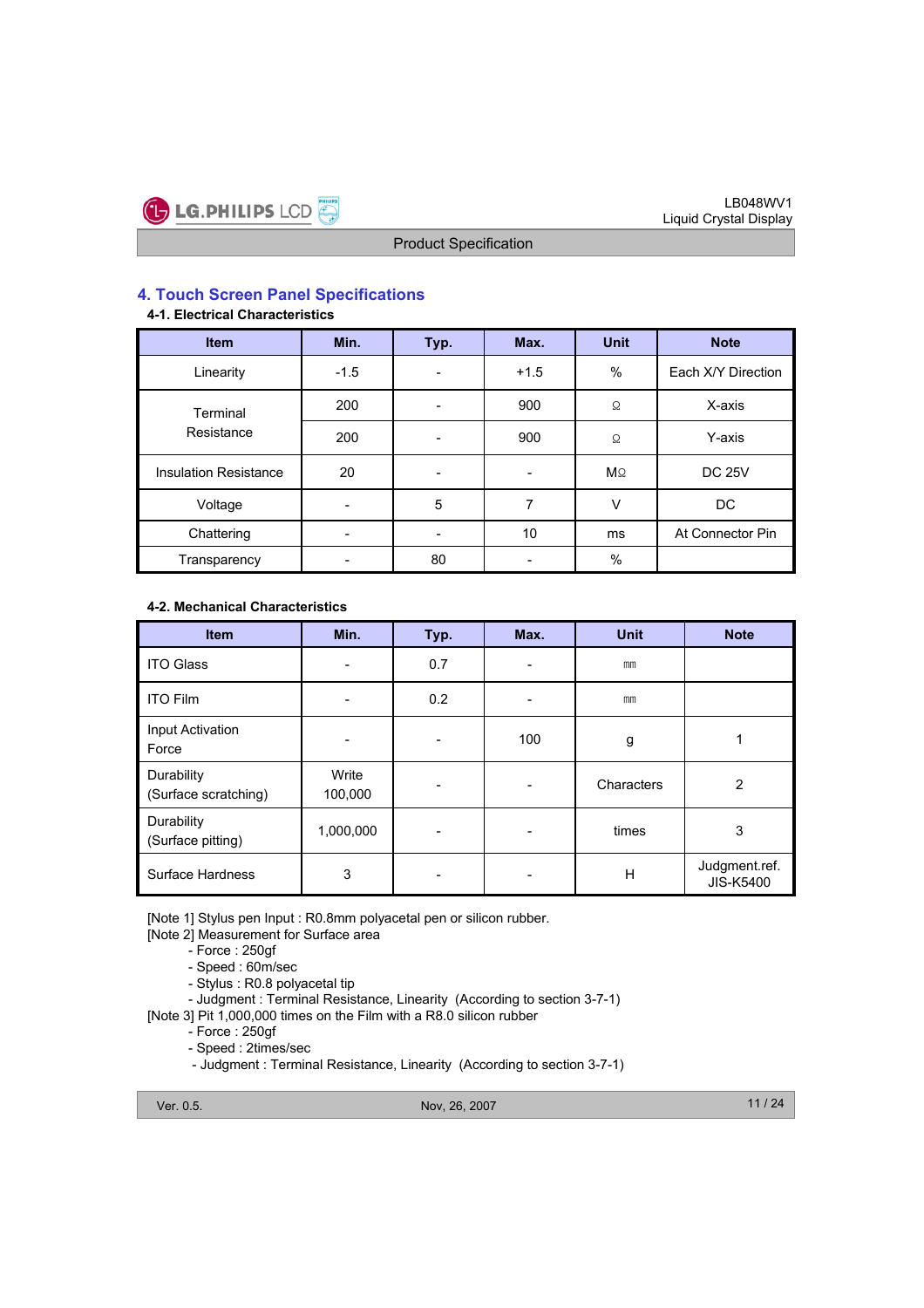

#### **4-3. Precautions in use of touch screen panel.**



#### Area(a): Active area

The active area is guaranteed the position data detectable precision, operation force and other operations. It is strongly recommended to place the operation button or menu keys within the active area. Due to structure, the active area is less durable at the edge or close to the edge.

#### Area(b): Operation non-guaranteed area

This area does not guarantee a touch panel operation and its function. When this area is pressed, touch panel shows degradation of its performance and durability such as a pen sliding durability becomes about one-tenth compared with the active area (Area-(a) as guaranteed area) and its operation force requires about double. About 0.5 mm outside from a boundary of the active area corresponds to this area.

#### Area(c): (Pressing prohibition area)

The area which forbids pressing, because an excessive load is applied to a transparent electrode (ITO) and a serious damage is given to a touch panel function by pressing.

#### Area(d): (Non-Active area)

The area does not activate even if pressed.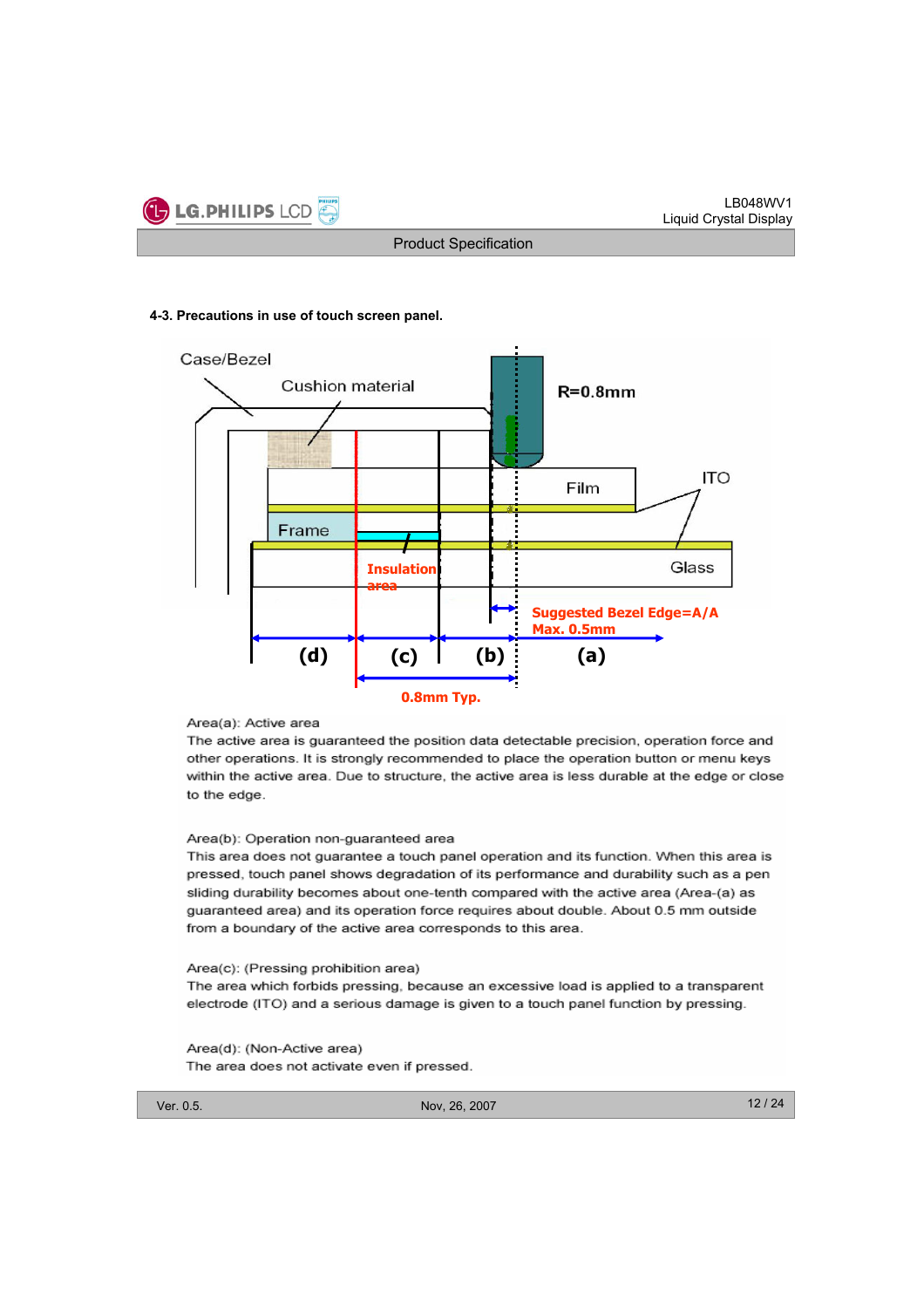

## **5. Optical Specification**

Optical characteristics are determined after the unit has been 'ON' and stable for approximately 5 minutes in a dark environment at  $25^{\circ}$ C. The values specified are at an approximate distance 50cm from the LCD surface at a viewing angle of  $\Phi$  and  $\Theta$  equal to 0°.

FIG. 1 presents additional information concerning the measurement equipment and method.

#### **FIG. 1 Optical Characteristic Measurement Equipment and Method**



## **Table 8. OPTICAL CHARACTERISTICS**

Ta=25°C, VCC=3.3V, fv=60Hz,  $f_{CLK}$ = 29.5MHz, Iled= 20mA

|                                  |                            |       | Values | Units      | <b>Notes</b>      |       |  |
|----------------------------------|----------------------------|-------|--------|------------|-------------------|-------|--|
| Parameter                        | Symbol                     | Min   | Typ    | <b>MAx</b> |                   |       |  |
| <b>Contrast Ratio</b>            | <b>CR</b>                  | 300   | 350    |            |                   | 1     |  |
| Surface Luminance, white (w TSP) | $L_{WH}$                   | 240   | 280    |            | cd/m <sup>2</sup> | 2     |  |
| Luminance Uniformity             | U                          |       | 1.3    | 1.5        |                   | 3     |  |
| Response Time                    |                            |       |        |            |                   | 4     |  |
| Rise Time+Decay Time             | $Tr_R$ <sub>+</sub> $Tr_D$ |       | 16     | 25         | ms                |       |  |
| <b>Color Coordinates</b>         |                            |       |        |            |                   | ±0.05 |  |
| <b>RED</b>                       | <b>RX</b>                  | 0.532 | 0.582  | 0.632      |                   |       |  |
|                                  | RY                         | 0.295 | 0.345  | 0.395      |                   |       |  |
| <b>GREEN</b>                     | <b>GX</b>                  | 0.306 | 0.356  | 0.406      |                   |       |  |
|                                  | GY                         | 0.527 | 0.577  | 0.627      |                   |       |  |
| <b>BLUE</b>                      | BX                         | 0.104 | 0.154  | 0.204      |                   |       |  |
|                                  | BY                         | 0.062 | 0.112  | 0.162      |                   |       |  |
| <b>WHITE</b>                     | <b>WX</b>                  | 0.263 | 0.313  | 0.363      |                   |       |  |
|                                  | WY                         | 0.279 | 0.329  | 0.379      |                   |       |  |
| Viewing Angle                    |                            |       |        |            |                   | 5     |  |
| x axis, right( $\Phi$ =0°)       | $\Theta$ r                 |       | 65     |            | degree            |       |  |
| x axis, left ( $\Phi$ =180°)     | $\Theta$                   |       | 65     |            | degree            |       |  |
| y axis, up ( $\Phi$ =90°)        | $\Theta$ u                 |       | 50     |            | degree            |       |  |
| y axis, down ( $\Phi$ =270°)     | $\Theta$ d                 |       | 50     |            | degree            |       |  |
| Gray Scale                       |                            |       |        |            |                   | 6     |  |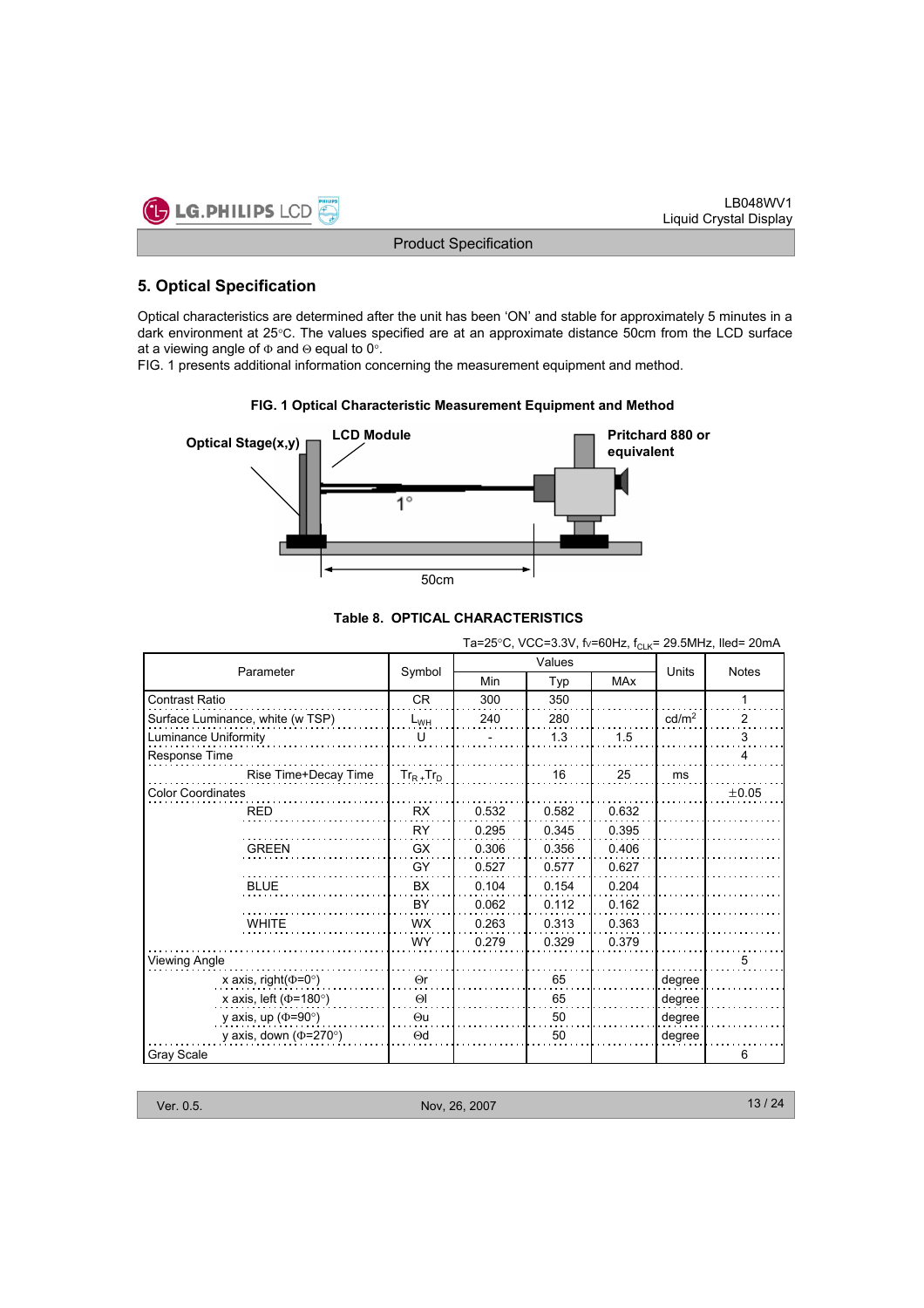

#### Note)

1. Contrast Ratio(CR) is defined mathematically as

Surface Luminance with all white pixels Contrast Ratio =

Surface Luminance with all black pixels

- 2. Surface luminance is the 1point across the LCD surface 50cm from the surface with all pixels displaying white. For more information see FIG 2.
- 3. Luminance uniformity is measured for 9 point For more information see FIG 2. Luminance Uniformity= Maximum of 9points  $(\text{O} \sim \textcircled{\text{e}})$  / Minimum of 9points  $(\text{O} \sim \textcircled{\text{e}})$
- 4. Response time is the time required for the display to transition from white to black (rise time,  $Tr_R$ ) and from black to white(Decay Time,  $Tr_D$ ). For additional information see FIG 3.
- 5. Viewing angle is the angle at which the contrast ratio is greater than 10. The angles are determined for the horizontal or x axis and the vertical or y axis with respect to the z axis which is normal to the LCD surface. For more information see FIG 4.

#### 6. Gray scale specification  $*$  f<sub>V</sub>=60Hz

| Gray Level      | Luminance [%] (Typ) |
|-----------------|---------------------|
| ıο              | 0.16                |
| I 7             | 0.50                |
| L <sub>15</sub> | 3.05                |
| L23             | 11.1                |
| L31             | 21.2                |
| L39             | 35.9                |
| 147             | 55.2                |
| L <sub>55</sub> | 76.7                |
| l 63            | 100                 |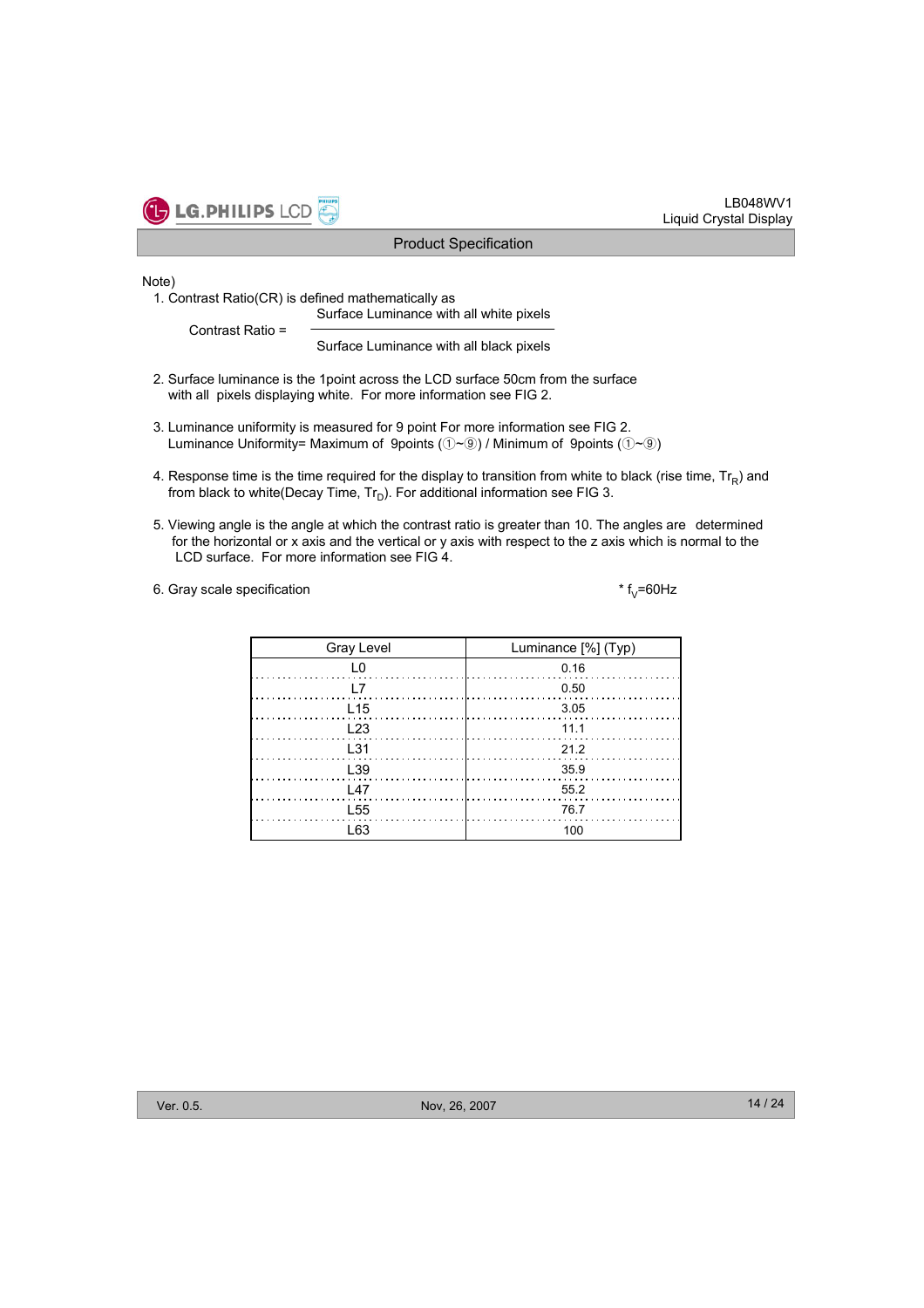

## **FIG. 2 Luminance**

<measuring point for surface luminance & measuring point for luminance variation>



### **FIG. 3 Response Time**

The response time is defined as the following figure and shall be measured by switching the input signal for "black" and "white".

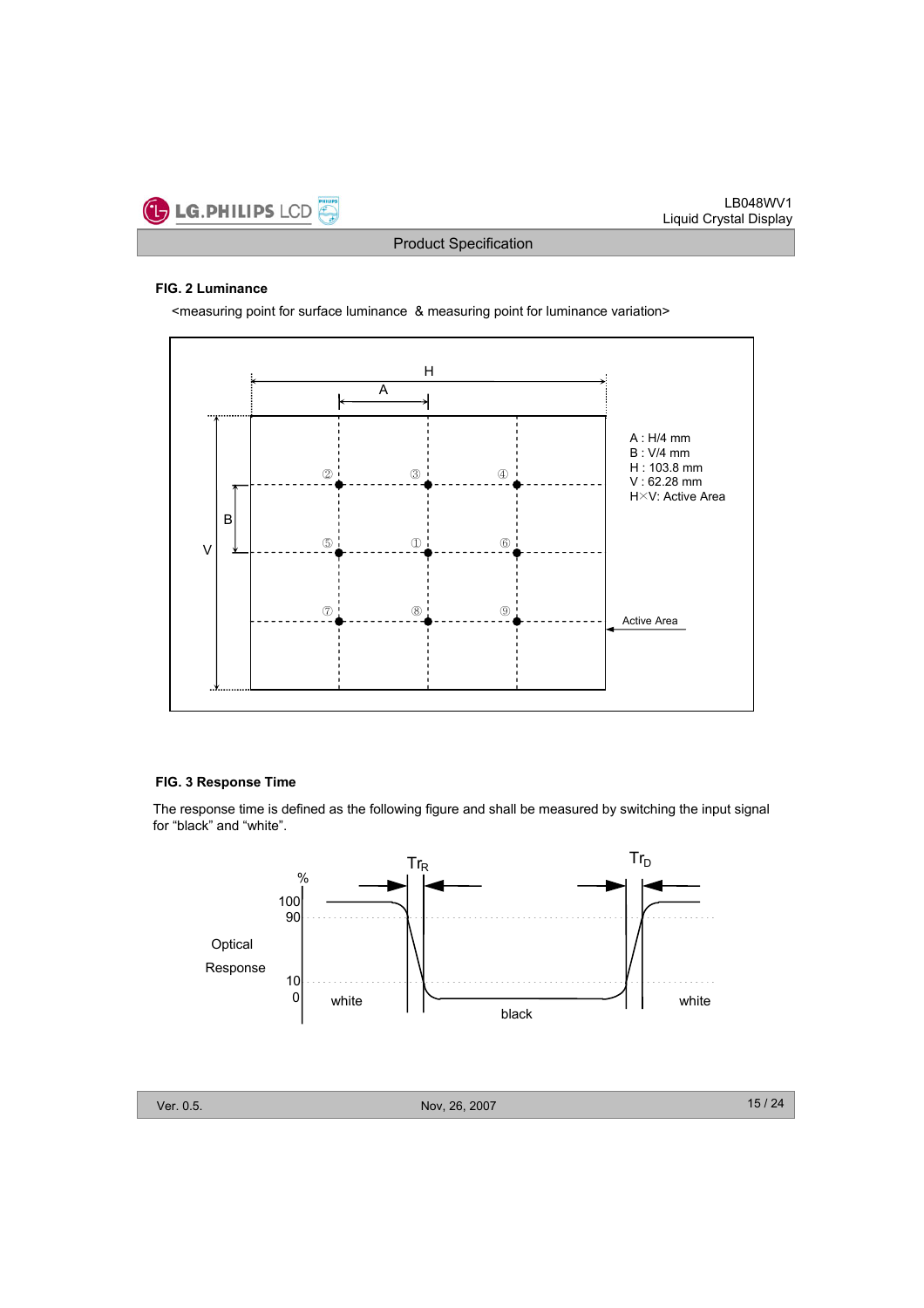

## **FIG. 4 Viewing angle**



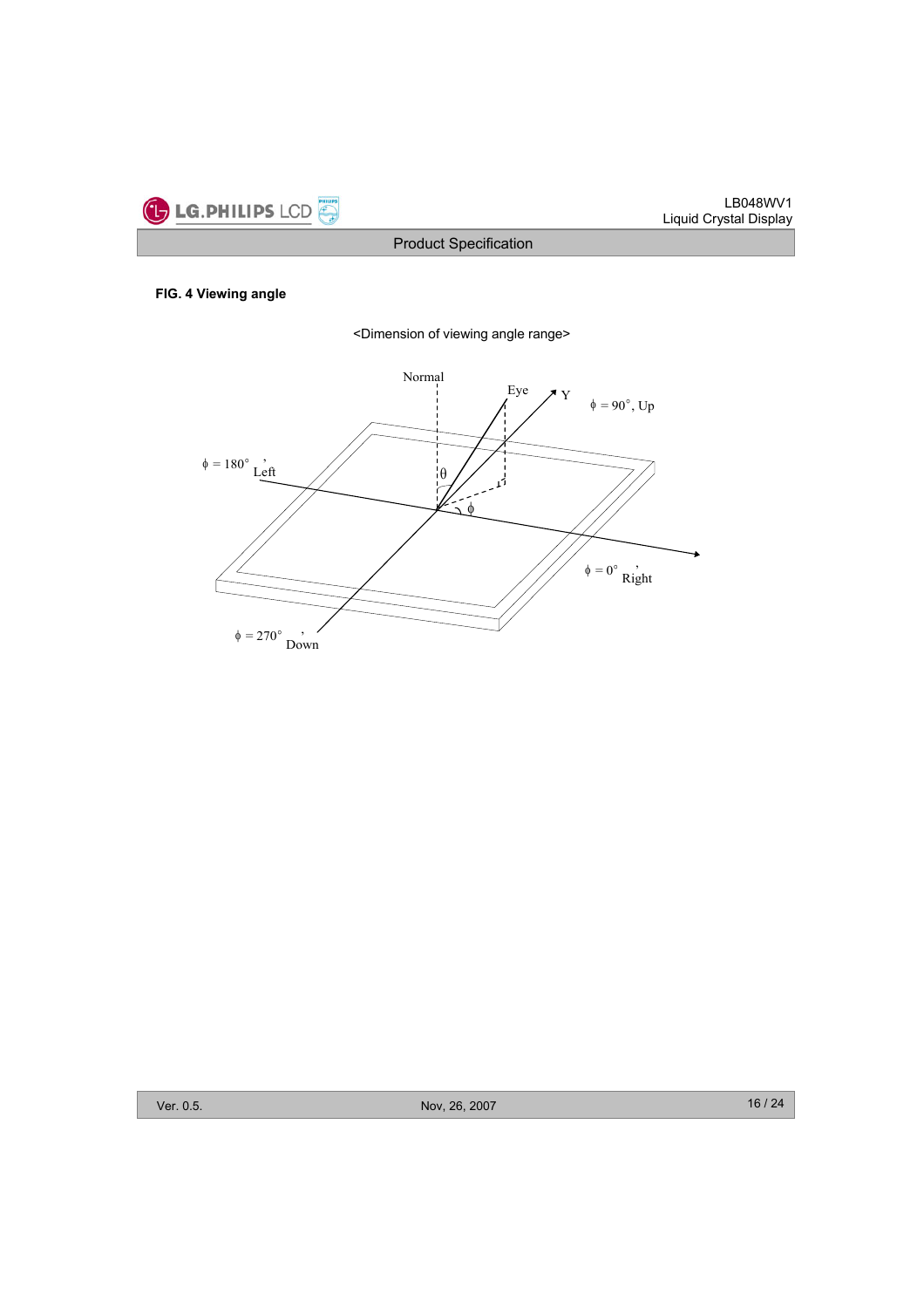

## **6. Mechanical Characteristics**

The contents provide general mechanical characteristics for the model LB048WV1. In addition the figures in the next page are detailed mechanical drawing of the LCD.

|                     | Horizontal                                     | 114.65 $\pm$ 0.3mm               |  |  |  |
|---------------------|------------------------------------------------|----------------------------------|--|--|--|
| Outline Dimension   | Vertical                                       | 74.7 $\pm$ 0.3mm                 |  |  |  |
|                     | Depth                                          | $5.85\pm 0.3$ mm (w TSP, w Comp) |  |  |  |
|                     | Horizontal                                     | $106.8 \pm 0.3$ mm               |  |  |  |
| Bezel Area          | Vertical                                       | 65.28 $\pm$ 0.3mm                |  |  |  |
|                     | Horizontal                                     | 103.8 mm                         |  |  |  |
| Active Display Area | Vertical                                       | 62.28 mm                         |  |  |  |
| Weight              | 77g $\pm$ 7g w TSP                             |                                  |  |  |  |
| Surface Treatment   | Hard coating(3H)<br>Glare treatment of the TSP |                                  |  |  |  |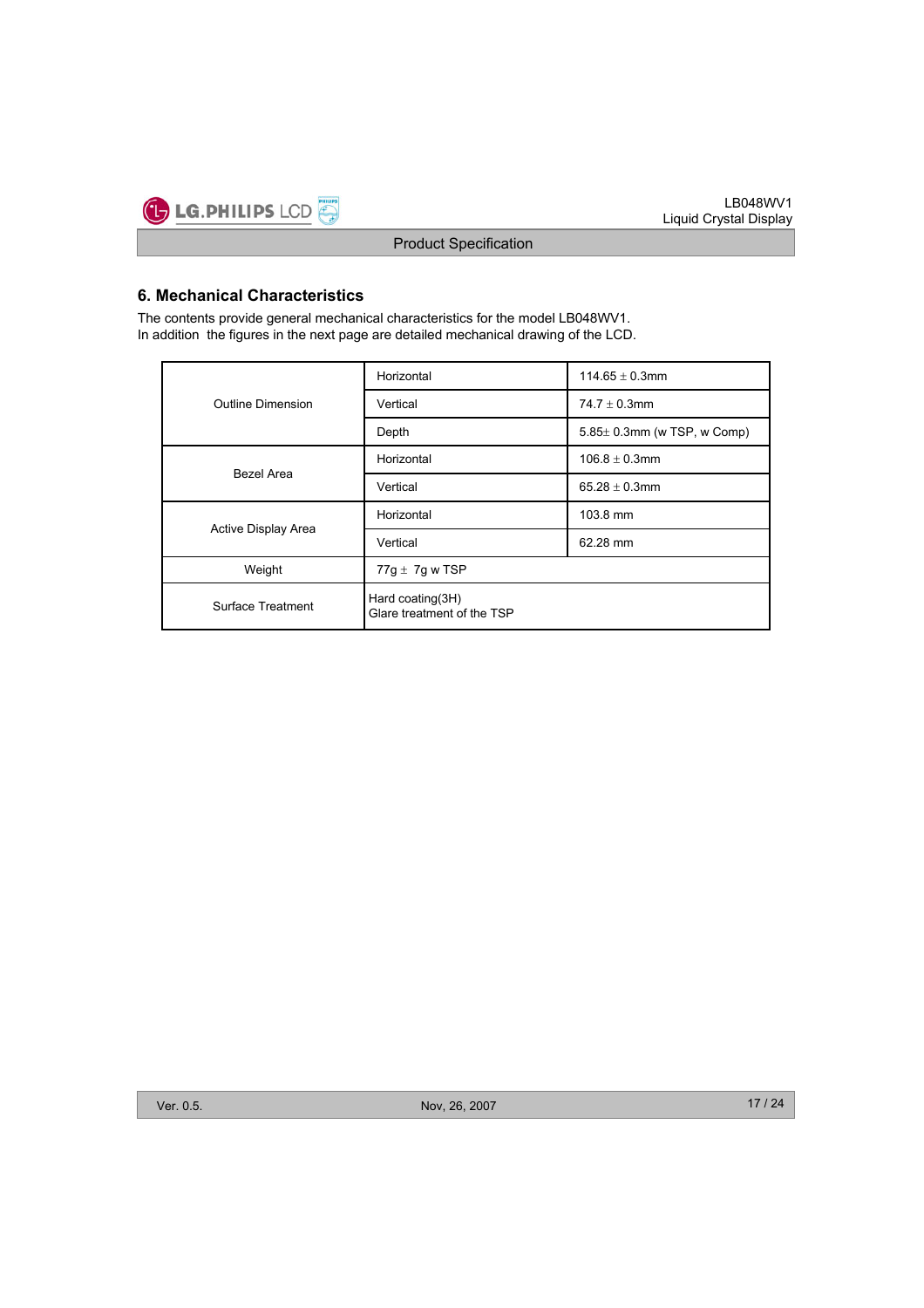

<FRONT VIEW> Note) Unit:[mm], General tolerance:  $\pm$  0.5mm

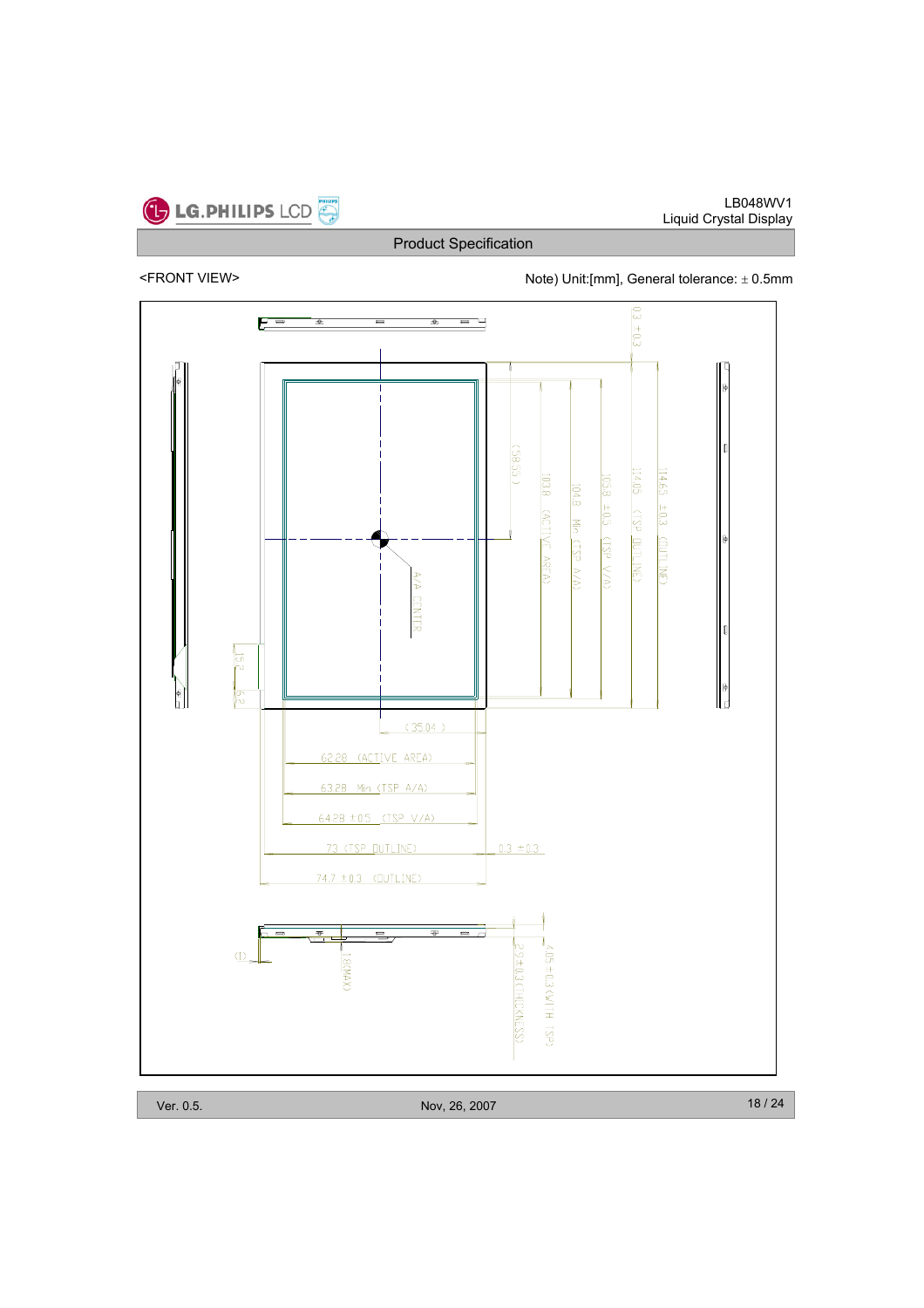

<REAR VIEW>  $\blacksquare$  Note) Unit:[mm], General tolerance:  $\pm$  0.5mm

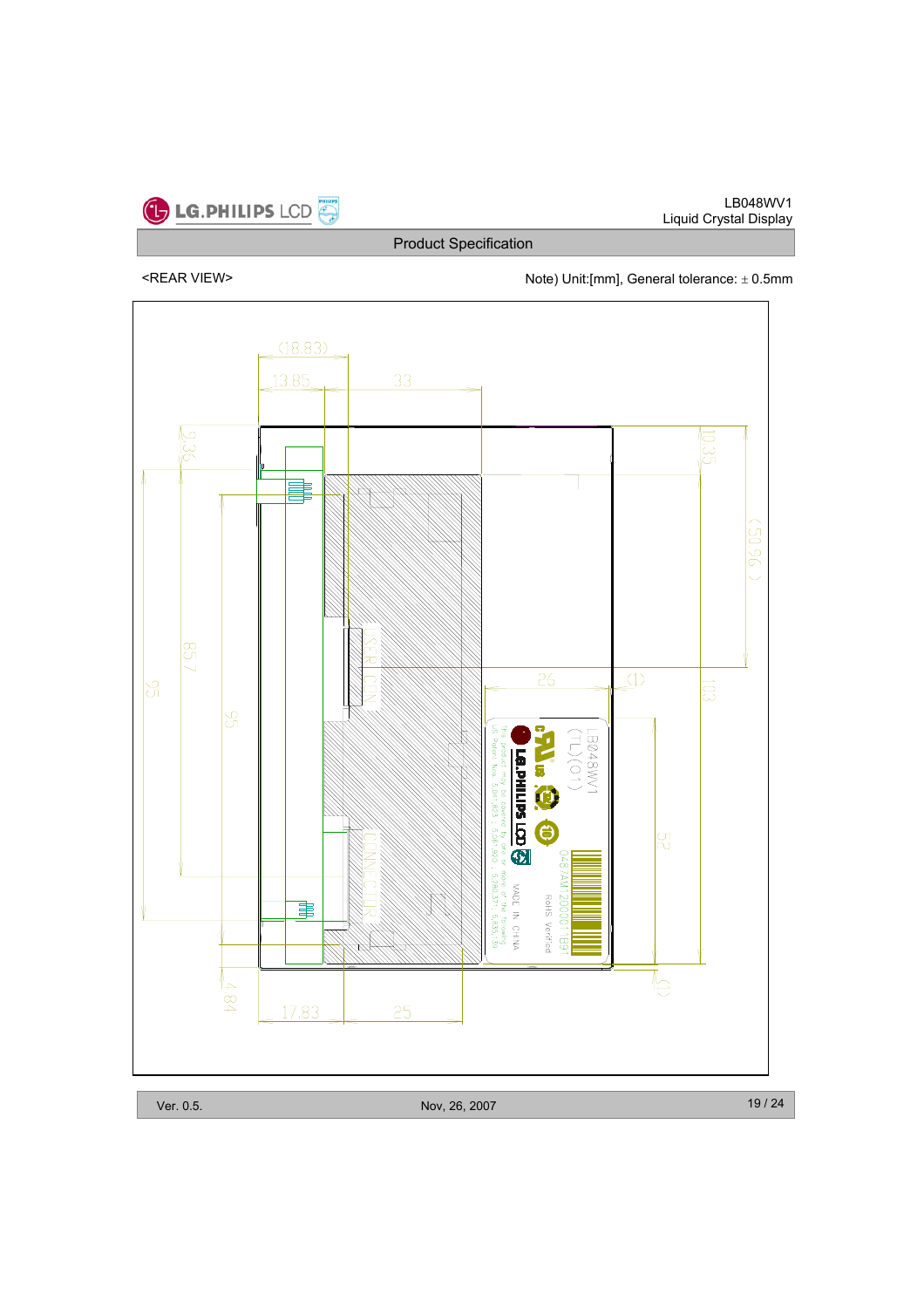

## **7. Reliability**

Environment test condition

| No.            | Test Item                       | Conditions                                                            |
|----------------|---------------------------------|-----------------------------------------------------------------------|
| 1              | High temperature storage test   | Ta= 60°C, 240h                                                        |
| $\overline{2}$ | Low temperature storage test    | Ta= -20°C, 240h                                                       |
| 3              | High temperature operation test | Ta= 50°C, 50%RH, 240h                                                 |
| 4              | Low temperature operation test  | Ta= 0°C. 240h                                                         |
| 5              | Vibration test (non-operating)  | Sine wave, $5 \sim 150$ Hz, 1.5G, 0.37 oct/min<br>3 axis, 30 min/axis |
| 6              | Shock test (non-operating)      | -180G, 2msec, Half sine<br>$- \pm X$ . $\pm Y$ . $\pm Z$ . Per 1time  |
| $\overline{7}$ | <b>Thermal Shock test</b>       | $-30$ °C (0.5h) ~ 70 °C (0.5h), 100 cycles                            |

{ Result Evaluation Criteria }

There should be no change which might affect the practical display function when the display quality test is conducted under normal operating condition.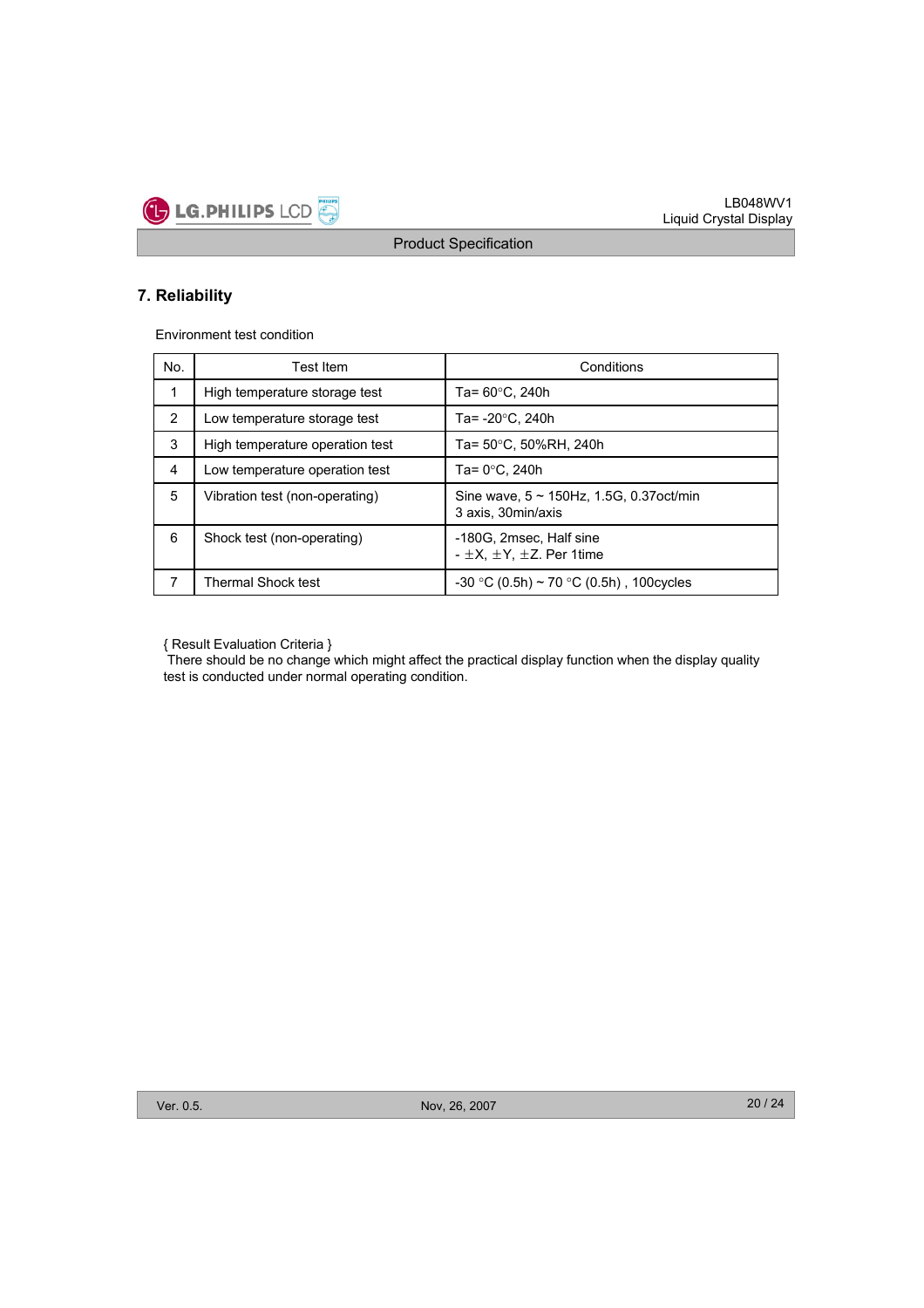

## **8. International Standards**

## **8-1. Safety**

a) UL 1950 Third Edition, Underwriters Laboratories, Inc. Jan. 28, 1995. Standard for Safety of Information Technology Equipment Including Electrical Business Equipment. b) CAN/CSA C22.2 No. 950-95 Third Edition, Canadian Standards Association, Jan. 28, 1995. Standard for Safety of Information Technology Equipment Including Electrical Business Equipment. c) EN 60950 : 1992+A1: 1993+A2: 1993+A3: 1995+A1: 1997+A11: 1997 IEC 950 : 1991+A1: 1992+A2: 1993+A3: 1995+A1: 1996 European Committee for Electrotechnical Standardization(CENELEC) EUROPEAN STANDARD for Safety of Information Technology Equipment Including Electrical Business Equipment.

## **8-2. EMC**

a) ANSI C63.4 "Methods of Measurement of Radio-Noise Emissions from Low-Voltage Electrical and Electrical Equipment in the Range of 9kHZ to 40GHz. "American National Standards Institute(ANSI), 1992

b) C.I.S.P.R "Limits and Methods of Measurement of Radio Interface Characteristics of Information Technology Equipment." International Special Committee on Radio Interference.

c) EN 55022 "Limits and Methods of Measurement of Radio Interface Characteristics of Information Technology Equipment." European Committee for Electrotechnical Standardization.(CENELEC), 1998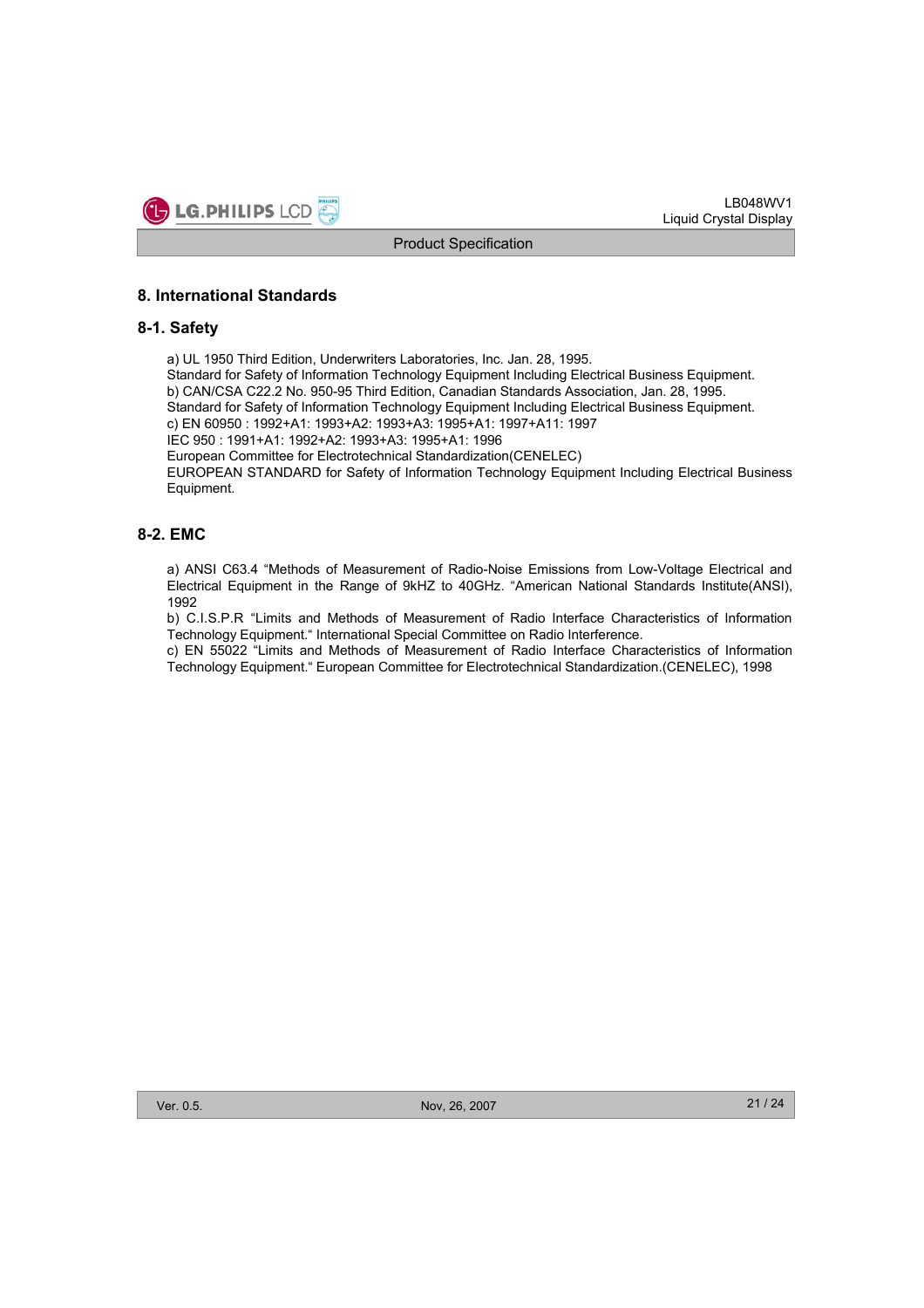

## **9. Packing**

#### **9-1. Designation of Lot Mark**

a) Lot Mark



| A,B,C: SIZE(INCH) |
|-------------------|
|                   |

D : YEAR E : MONTH F ~ M : SERIAL NO.

Note

1. YEAR

| Year | 2001 | 2002 | 2003 | 2004 | 2005 | 2006 | 2007 | 2008 | 2009 | 2010 |
|------|------|------|------|------|------|------|------|------|------|------|
| Mark |      |      |      |      |      |      |      |      |      |      |

2. MONTH

| Month | Jan | Feb | Mar | Apr | Mav | Jun | Jul | Aug | Sep | Oct | Nov | Dec |
|-------|-----|-----|-----|-----|-----|-----|-----|-----|-----|-----|-----|-----|
| Mark  |     |     |     |     |     |     |     |     |     |     | ◡   |     |

b) Location of Lot Mark

Serial No. is printed on the label. The label is attached to the backside of the LCD module. This is subject to change without prior notice.

#### **9-2. Packing Form**

a) Package quantity in one box : 63 pcs

b) Box Size : 475 x 348 x 175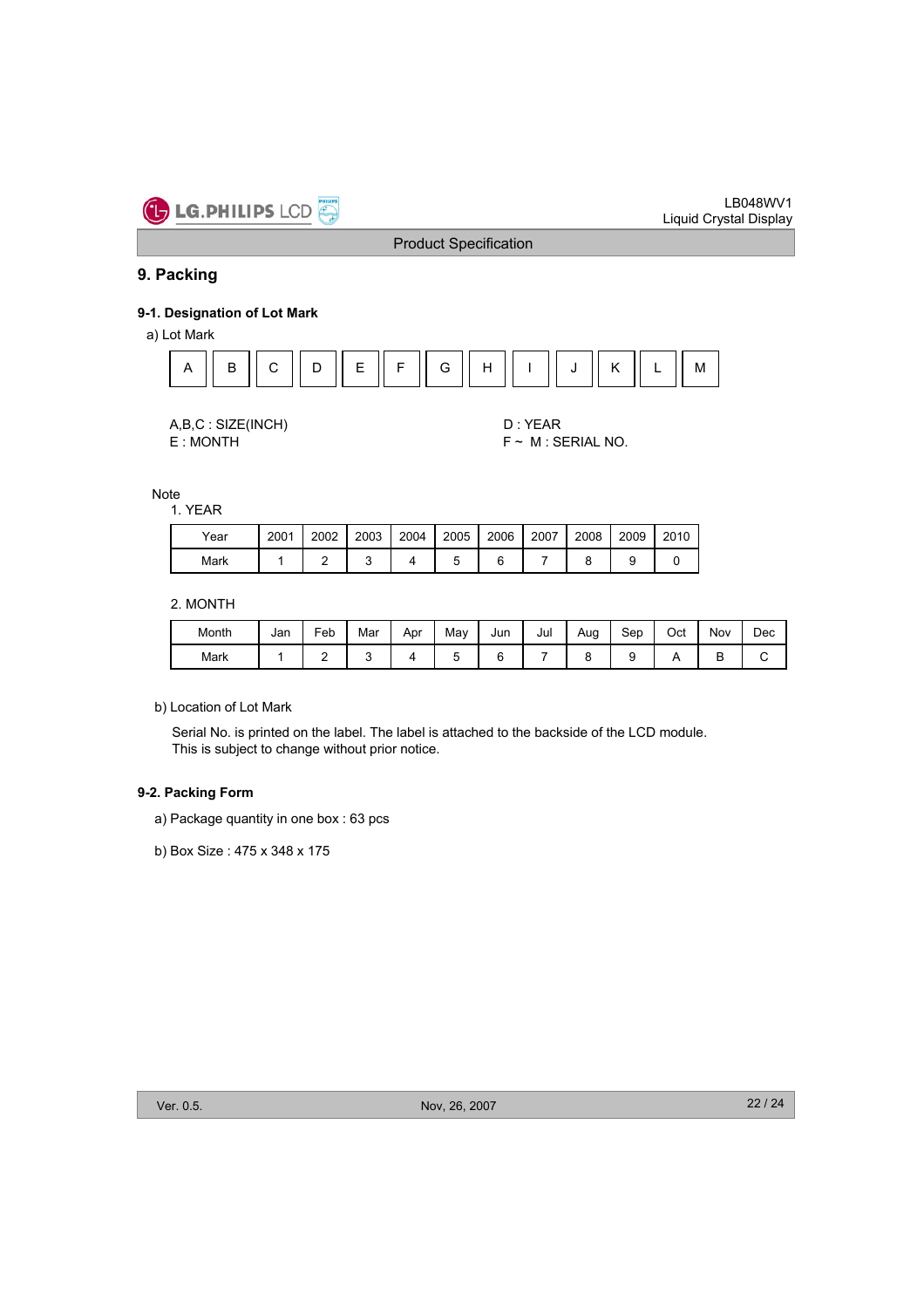

## **10. PRECAUTIONS**

Please pay attention to the followings when you use this TFT LCD module.

## **10-1. OPERATING PRECAUTIONS**

- (1) The spike noise causes the mis-operation of circuits. It should be lower than following voltage :  $V=\pm 200$ mV(Over and under shoot voltage)
- (2) Response time depends on the temperature.(In lower temperature, it becomes longer.)
- (3) Brightness depends on the temperature. (In lower temperature, it becomes lower.) And in lower temperature, response time(required time that brightness is stable after turned on) becomes longer.
- (4) Be careful for condensation at sudden temperature change. Condensation makes damage to polarizer or electrical contacted parts. And after fading condensation, smear or spot will occur.
- (5) When fixed patterns are displayed for a long time, remnant image is likely to occur.
- (6) Module has high frequency circuits. Sufficient suppression to the electromagnetic interference shall be done by system manufacturers. Grounding and shielding methods may be important to minimized the interference.

## **10-2. ELECTROSTATIC DISCHARGE CONTROL**

Since a module is composed of electronic circuits, it is not strong to electrostatic discharge. Make certain that treatment persons are connected to ground through wrist band etc. And don't touch interface pin directly.

## **10-3. PRECAUTIONS FOR STRONG LIGHT EXPOSURE**

Strong light exposure causes degradation of polarizer and color filter.

## **10-4. STORAGE**

When storing modules as spares for a long time, the following precautions are necessary.

- (1) Store them in a dark place. Do not expose the module to sunlight or fluorescent light. Keep the temperature between  $5^{\circ}$ C and  $35^{\circ}$ C at normal humidity.
- (2) The polarizer surface should not come in contact with any other object. It is recommended that they be stored in the container in which they were shipped.